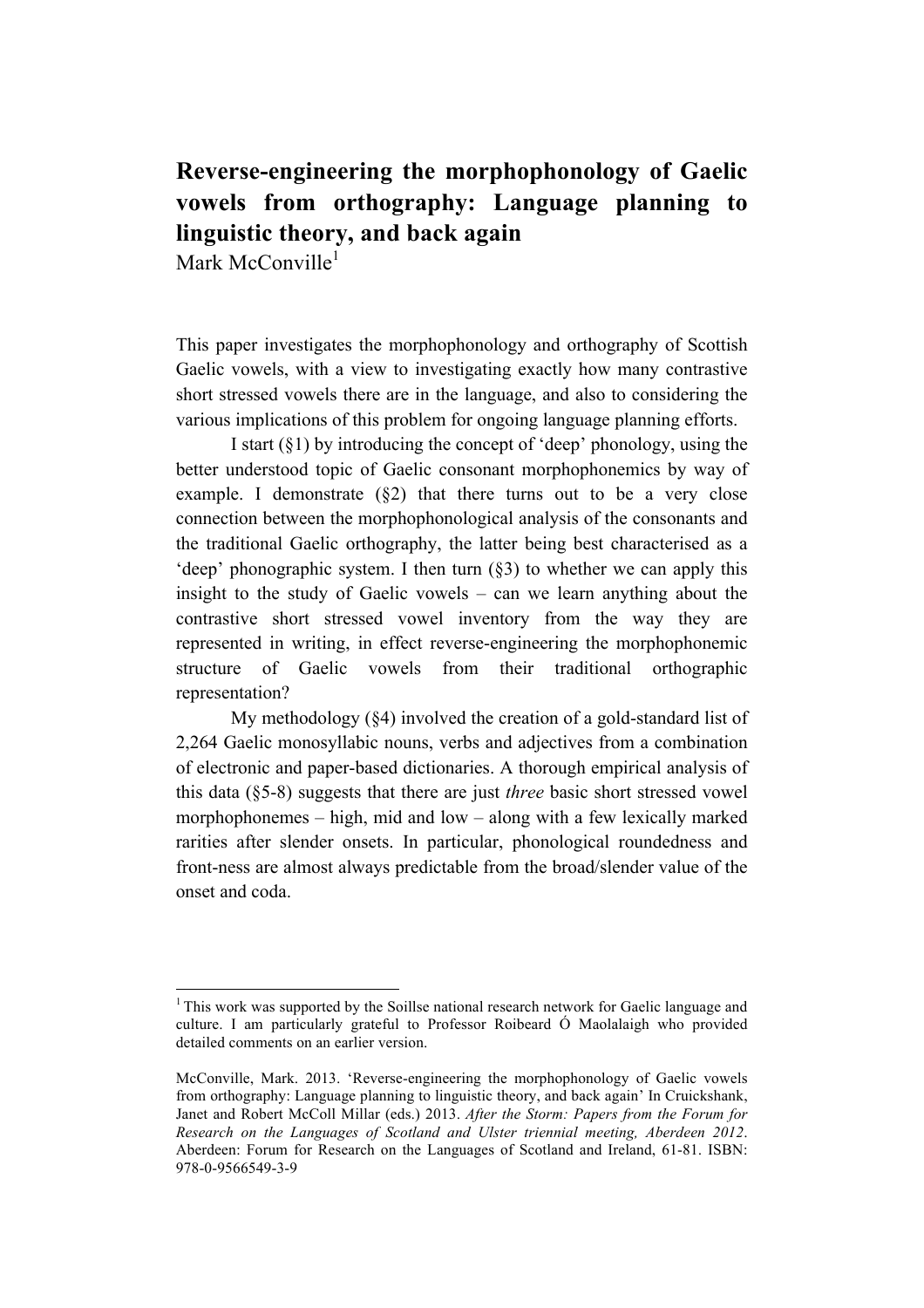I conclude (§9) with a discussion of the implications of this analysis of short stressed vowels for Gaelic language planning, especially the potential of orthographic reform to support language acquisition.

## **1 Some background:**

### **Morphophonology of Gaelic consonants**

Gorrie (2011) argues that, in order to describe the inflectional patterns of attributive adjectives in Scottish Gaelic within the framework of Distributed Morphology<sup>2</sup> (Halle and Marantz 1993), it is necessary to posit a level of 'morphophonemic' representation, distinct from both phonemic representation on the one hand and morphosyntactic representation on the other. He demonstrates that the productive morphosyntactic processes of initial lenition and final slenderisation of Gaelic adjectives cannot be interpreted straightforwardly either in terms of the grammatical categories of case, gender and number that they encode, or in terms of the phonological features such as [continuant] and [palatal] that they are realised with, hence the need for two binary morphophonemic features, [lenited] and [slender], to mediate between the two.

Implicit within Gorrie's (2011) analysis is a deep consonant inventory for Gaelic that can be summarised as follows:

- There are twelve basic consonant types in Gaelic, one for each of the consonant graphemes in traditional Gaelic orthography: B, C, D, F, G, L, M, N, P, R, S and  $T<sup>3</sup>$
- Every consonant is either fortis (e.g.  $\langle b \rangle$ ) or lenis (e.g.  $\langle bh \rangle$ ).
- Every consonant is either broad or slender.

This gives a complete inventory of 48 fully specified consonant morphophonemes in Gaelic. Morphophonemic representations are stored in the lexicon and manipulated by the morphosyntactic component, and at the grammar/phonology interface are interpreted (or 'spelled out') as sequences of phonemes.

Interestingly, at the purely phonemic, surface level, Gaelic appears to make many fewer consonantal distinctions than at the morphophonemic, deep level – both Ternes (2006) and Bosch (2010) posit an inventory of

 $2$  Distributed Morphology holds that the processes of word-formation are not particular to the lexicon, but are distributed among other components of the grammar, especially the morphosyntactic component. However, the argument presented in this paper does not depend on these assumptions about the architecture of the grammar.

 $3 \overline{1}$  do not include  $\langle h \rangle$  as a basic consonant grapheme, regarding it rather as an 'auxiliary' grapheme (see below).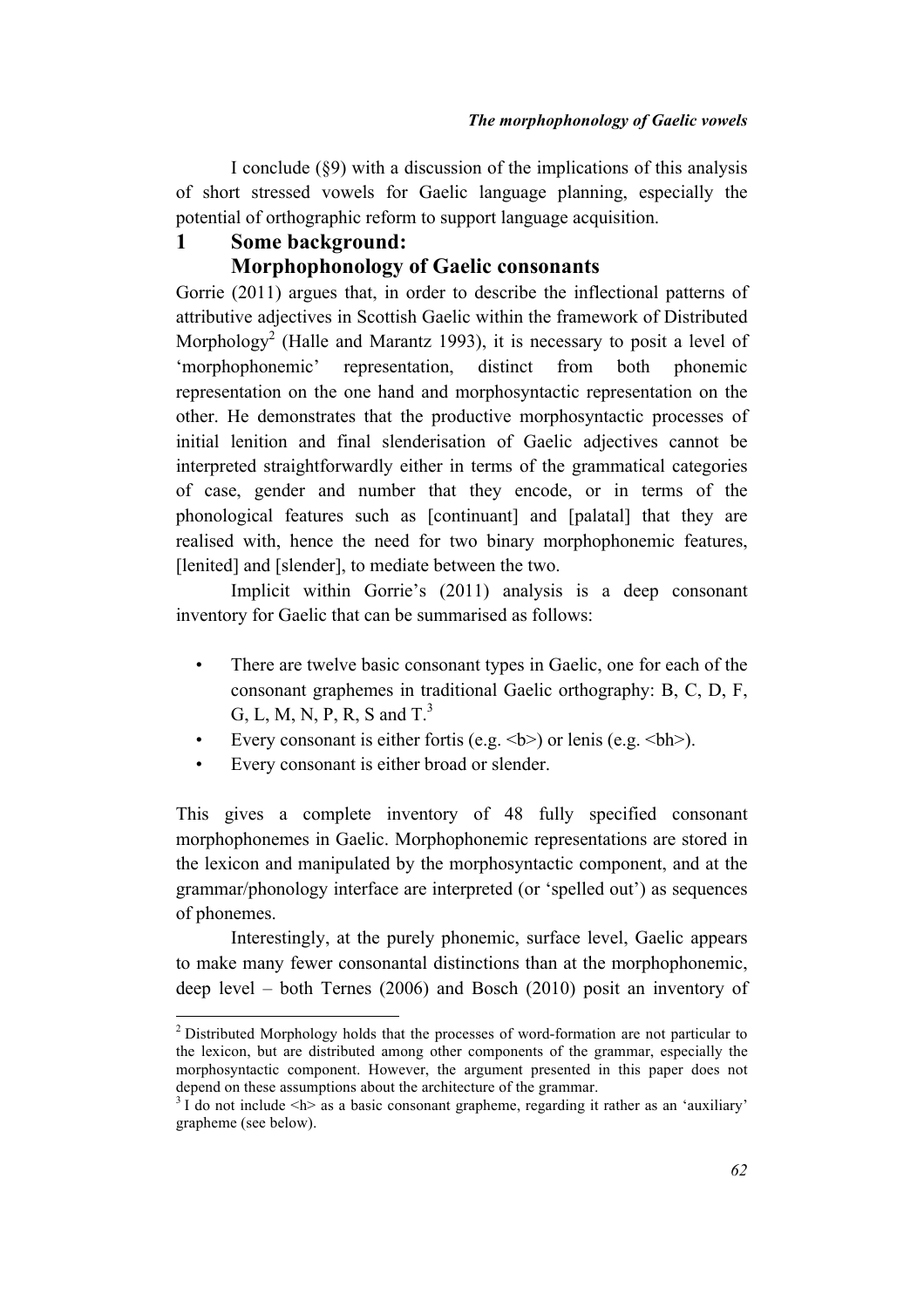around 30 consonant phonemes in modern Gaelic. This discrepancy is accounted for by: (1) cases of syncretism in the realisation of consonant morphophonemes, e.g. both broad lenis S and broad lenis T are typically realised as  $/h/$ , and broad lenis P and fortis F are both realised as  $/f/$ ; (2) cases where a single morphophonemic unit is realised as a sequence of phonemes, e.g. slender fortis B, F, M and P (i.e. the labials) are generally realised as /bj/, /fj/, /mj/ and /pj/ in initial position  $\frac{4}{3}$ ; and (3) cases of null realisation, e.g. broad lenis F is never realised phonemically.

Finally, it should be noted that the relation between the morphophonemic and phonemic levels of representation cannot be described simply in terms of a one-to-one mapping involving individual morphophonemes. Rather, the realisation of a consonant morphophoneme is often highly context-sensitive. To give just one example, when broad lenis B occurs as the coda to a syllable with a slender onset and a low vowel nucleus, then the entire rhyme of the syllable is realised simply as the vowel phoneme /ɔ/, e.g. *treabh* (to plough) is generally realised phonemically as /trɔ/, and *feabhas* (goodness) as /fjɔ.ǝs/ (Bauer 2011: 515).

## **2 Gaelic orthography as a deep phonographic system**

Traditional Gaelic orthography is generally assumed to be phonographic in nature, where graphemes are associated directly with sounds, independent of meaning. This accounts for the following general features of Gaelic orthography: (a) if you know the written form of a Gaelic word, then you can predict its spoken form with a very high degree of confidence, even if you do not know what the word means; (b) similarly, if you know the spoken form of a Gaelic word, then you can predict its written form with a very high degree of confidence, again without needing to know what it means; and (c) there are almost no heterographic homophones (words which are spelled differently but pronounced the same) or heterophonic homographs (words which are pronounced differently but spelled the same) in Gaelic orthography.

When one contrasts: (a) the relation between consonant phonemes and graphemes in Gaelic, with (b) the relation between consonant morphophonemes and graphemes, it is clear that it is the latter that is by far the more transparent. In other words, traditional Gaelic orthography is a

<sup>&</sup>lt;sup>4</sup> This analysis used to be controversial, cf. Oftedal (1965), MacAulay (1968), possibly because of a confusion between the phonemic and morphophonemic levels of sound structure.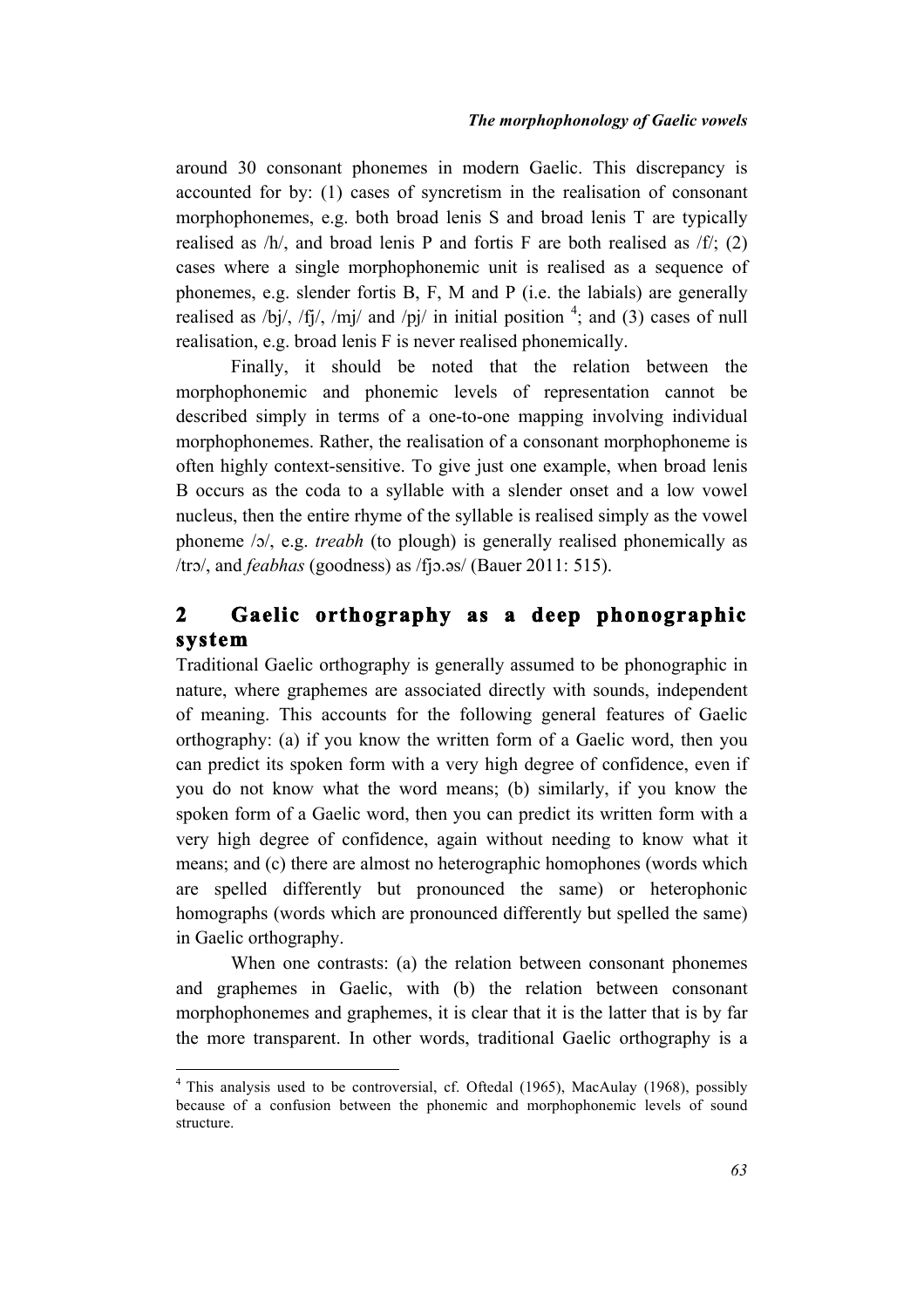'deep' phonographic system, rather than a 'surface' one, since graphemes are directly associated with Gorrie's morphophonemic features, and only indirectly with phonemes or phonological features, at least as far as the consonants are concerned. More precisely:

- There is a one-to-one correspondence between the twelve basic consonant morphophoneme types B, C, D, F, G, L, M, N, P, R, S and T and the twelve core graphemes  $\langle b \rangle$ ,  $\langle c \rangle$ ,  $\langle d \rangle$ ,  $\langle f \rangle$ ,  $\langle g \rangle$ ,  $\langle \rangle$ ,  $\langle m \rangle$ ,  $\langle n \rangle$ ,  $\langle p \rangle$ ,  $\langle r \rangle$ ,  $\langle s \rangle$  and  $\langle t \rangle$ .
- The morphophonemic feature [lenis/fortis] is represented by the presence or absence of the auxiliary grapheme  $\langle h \rangle$  immediately following the core grapheme representing the basic consonant type.<sup>5</sup>
- The morphophonemic feature [broad/slender] is represented by the choice of auxiliary vowel grapheme immediately preceding and/or following the consonant graphemes. The graphemes  $\langle a \rangle$ ,  $\langle o \rangle$  and  $\langle u \rangle$  denote a broad consonant, whilst  $\langle e \rangle$  and  $\langle i \rangle$  denote a slender consonant.

In effect, the orthography of Gaelic consonants is a systematic mapping from the 48 consonant morphophonemes to a range of several hundred di-, tri- and tetra-graphs. For example, here are the theoretically possible orthographic realisations for consonants of basic type  $B$ :<sup>6</sup>

- [broad fortis B]
	- initial:  $$
	- final:  $\langle ab \rangle$ ,  $\langle ob \rangle$ ,  $\langle ub \rangle$
	- medial:  $\langle aba \rangle$ ,  $\langle abo \rangle$ ,  $\langle abu \rangle$ ,  $\langle oba \rangle$ ,  $\langle oba \rangle$ ,  $\langle obu \rangle$ ,  $\langle uba \rangle$ ,  $\langle$ ubo $\rangle$ ,  $\langle$ ubu $\rangle$
- [broad lenis B]
	- initial: **,**  $**bho**$ **,**  $**bhu**$
	- final:  $\langle$ abh $>$ ,  $\langle$ obh $>$ ,  $\langle$ ubh $>$

 $5$  Except for the sonorants L, N and R, where the lenis/fortis distinction is neutralised orthographically (though not phonemically) in initial position, and marked by the absence or presence of consonant doubling in final position, e.g. lenis  $\langle -1 \rangle$ ,  $\langle -n \rangle$ ,  $\langle -r \rangle$  versus fortis  $\langle -1| \rangle$ ,  $\langle -n| \rangle$ ,  $\langle -r| \rangle$ . The digraphs  $\langle 1| \rangle$ ,  $\langle n| \rangle$  and  $\langle r| \rangle$  are not part of standard Gaelic orthography, and neither are initial <ll->, <nn-> and <rr->, notwithstanding some earlier attempts to introduce them (Black 2010).

 $6$  Not all of these occur in practice, due to independent restrictions on the vowel grapheme sequences that can appear in stressed and unstressed syllables.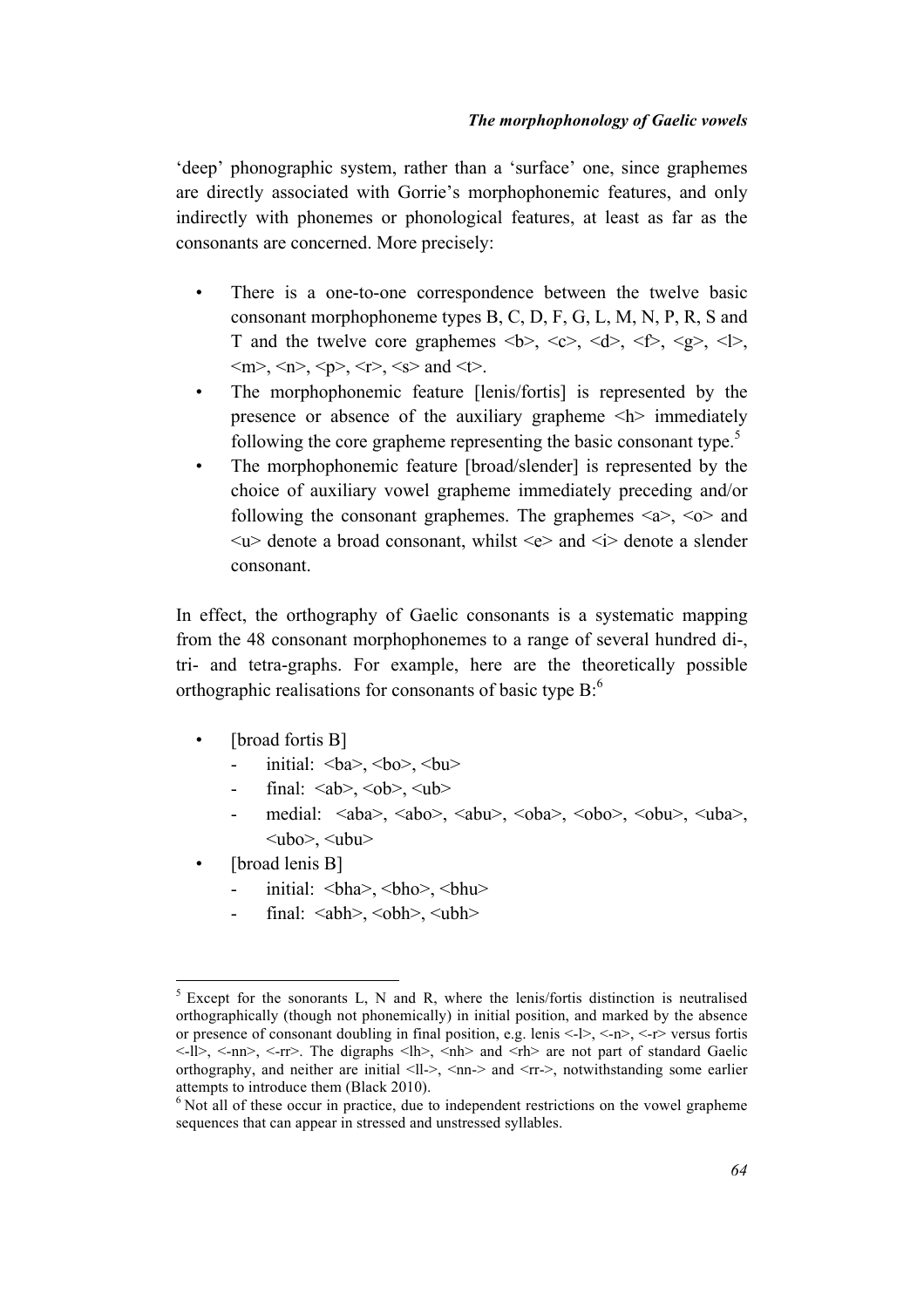- medial: <abha>, <abho>, <abhu>, <obha>, <obho>, <obhu>, <br/> <ubha>, <ubho>, <ubhu>
- [slender fortis B]
	- initial: **,**  $**bi**$
	- final:  $\langle eb \rangle$ ,  $\langle ib \rangle$
	- medial: <ebe>, <ebi>, <ibe>, <ibi>
- [slender lenis B]
	- initial: **,**  $**thi**$
	- final:  $\langle$ ebh>,  $\langle$ ibh>
	- medial: <ebhe>, <ebhi>, <ibhe>, <ibhi>

The system gets more complicated when we take into account the full range of consonant clusters found in Gaelic words, but the basic principles remain the same.

One side-effect of this deep, morphophonemic feature-based system is that Gaelic orthography manifests a property that we might call 'logographic transparency', whereby all inflectional variants of a particular lexeme share a common orthographic core. Take for example the masculine common noun *tùs* (source) which is found in four different monosyllabic variants:

- *tùs* /tu:s/ (nominative/dative singular)
- *thùs* /hu:s/ (nominative/dative singular after leniting particles)
- *tùis* /tu:  $\int$  (genitive singular)
- *thùis* /hu:  $\int$  (genitive singular after leniting particles)

The traditional Gaelic orthography allows for the common orthographic core  $\leq t$  ù s for these four forms, whereas a strictly phoneme-based, surface phonographic orthography would only allow for the vowel grapheme  $\langle \hat{u} \rangle$  to be shared between them, as the phonemic representations make clear. By constructing a phonographic orthography based on deep morphophonemic features rather than surface phonemes, and by applying the use of auxiliary graphemes systematically throughout the entire consonantal system, the Gaelic scholars of the late medieval period successfully solved a genuine language planning conundrum – how to simultaneously satisfy both phonographic and logographic transparency in a language where most of the morphosyntactic 'heavy lifting' is carried out by consonant mutation – using just thirteen consonant and five vowel graphemes from the Latin alphabet to represent an inventory of 48 distinct consonant morphophonemes.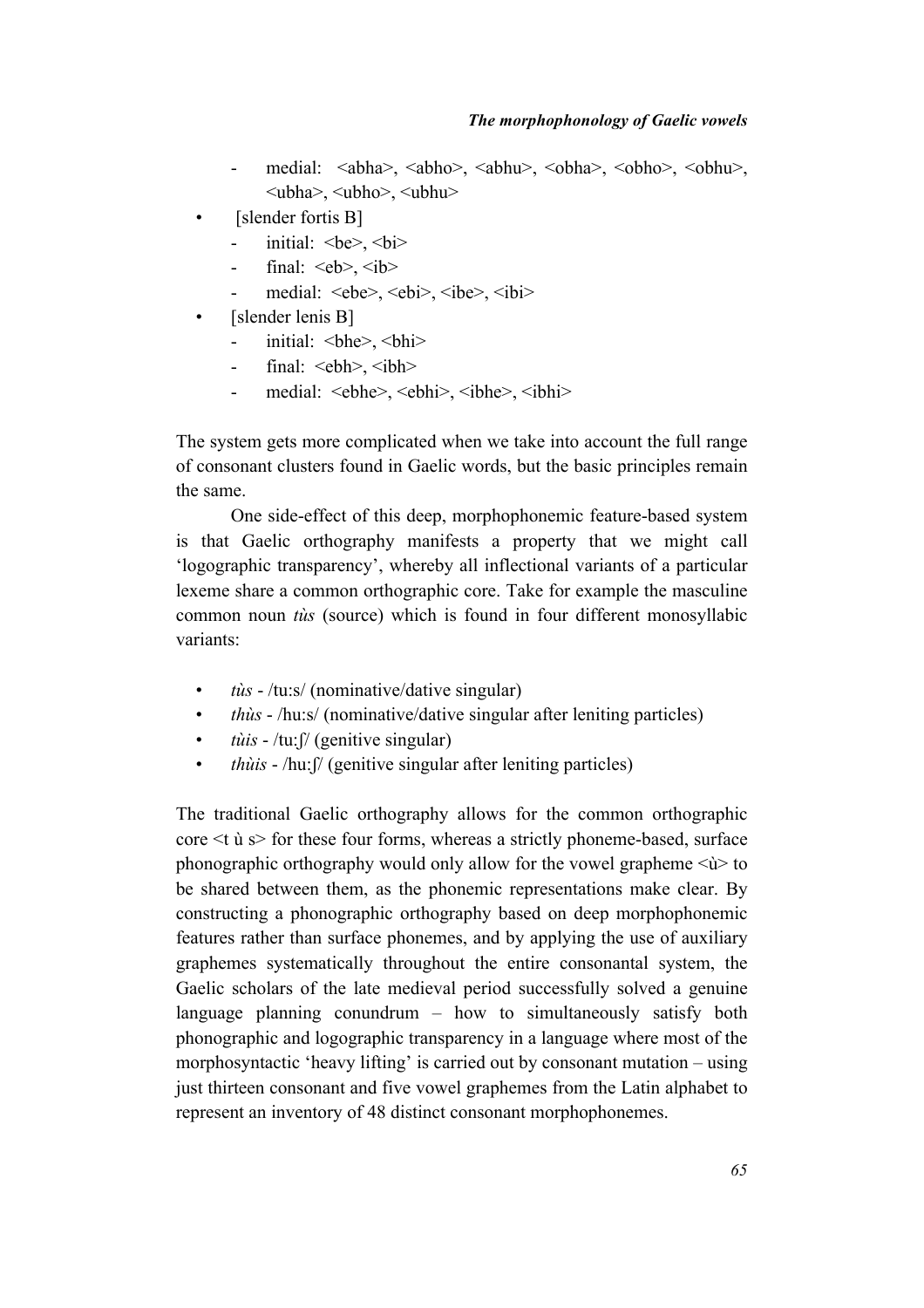Aside from the realisation of individual consonants, there are at least three other phenomena which provide evidence for the claim that traditional Gaelic orthography is a deep phonographic system rather than a surface phonemic one. The first of these involves compensatory lengthening, where a short stressed vowel morphophoneme which is immediately followed by a word-final fortis sonorant is obligatorily diphthongised or lengthened during the transition from deep to surface phonology. For example, the vowels in the words *fonn* (tune), *cam* (bent), *cill* (churchyard) and *barr* (top) are realised respectively as /ɔu/, /au/, /i:/ and /a:/, rather than /ɔ/, /a/, /i/ and /a/ (Bauer 2011: 340). In the traditional orthography, this surface lengthening is generally not marked. A related phenomenon involves stressed vowels immediately followed by an *-rd*, *-rn* or *-rl* consonant cluster, which are also obligatorily lengthened, for example *bòrd* (table) and *càrn* (cairn). Again, in traditional orthography, this surface lengthening was not always marked explicitly. $7$ 

A second phenomenon that supports the notion that traditional Gaelic orthography is a deep phonographic system involves the 'intrusive' sounds which turn up in the pronunciation of certain consonant clusters, but not in the orthography: (a) the cluster *-rt* is almost always pronounced with an intrusive sybillant (typically [ʃ]), e.g. *ceart* (right), *beartach* (rich); (b) in many dialects, the same goes for *-rd* clusters, e.g. *bòrd* (table), *àrd* (high); and (c) the cluster *sr-* is frequently pronounced with an intrusive [t], e.g. *sròn* (nose), *srath* (valley) (Bauer 2011: 350). A third phenomenon illustrating the deep nature of traditional Gaelic orthography is *svarabhakti*, where consonant clusters consisting of a sonorant followed by a nonhomorganic voiced obstruent or unvoiced fricative (e.g. *-lb*, *-lg*, *-rg*, *-rm*,  *nbh*, -*lbh, -rch-, -mch-, -ms-*) in a stressed syllable undergo a kind of epenthesis. For example, *gorm* (blue), *dearg* (red) and *Alba* (Scotland) are always pronounced with an epenthetic vowel, for example as [gɔrɔm], [d<sup>j</sup>erek] and [aLabə] respectively (Bauer 2011: 334), and the epenthetic vowel is usually not represented in the orthography.

## **3 The problem of the Gaelic short vowel inventory**

In the previous section, starting out from Gorrie's (2011) independently motivated, feature-based analysis of the deep phonology (or morphophonemics) of Gaelic consonants, it was demonstrated that the

 $7$  However, recent official Gaelic orthographic guidelines (SQA, 2009: part 12) have confused matters somewhat, with an implicit preference for using an accent to represent a surface-lengthened vowel before -rr, -rd and -rn.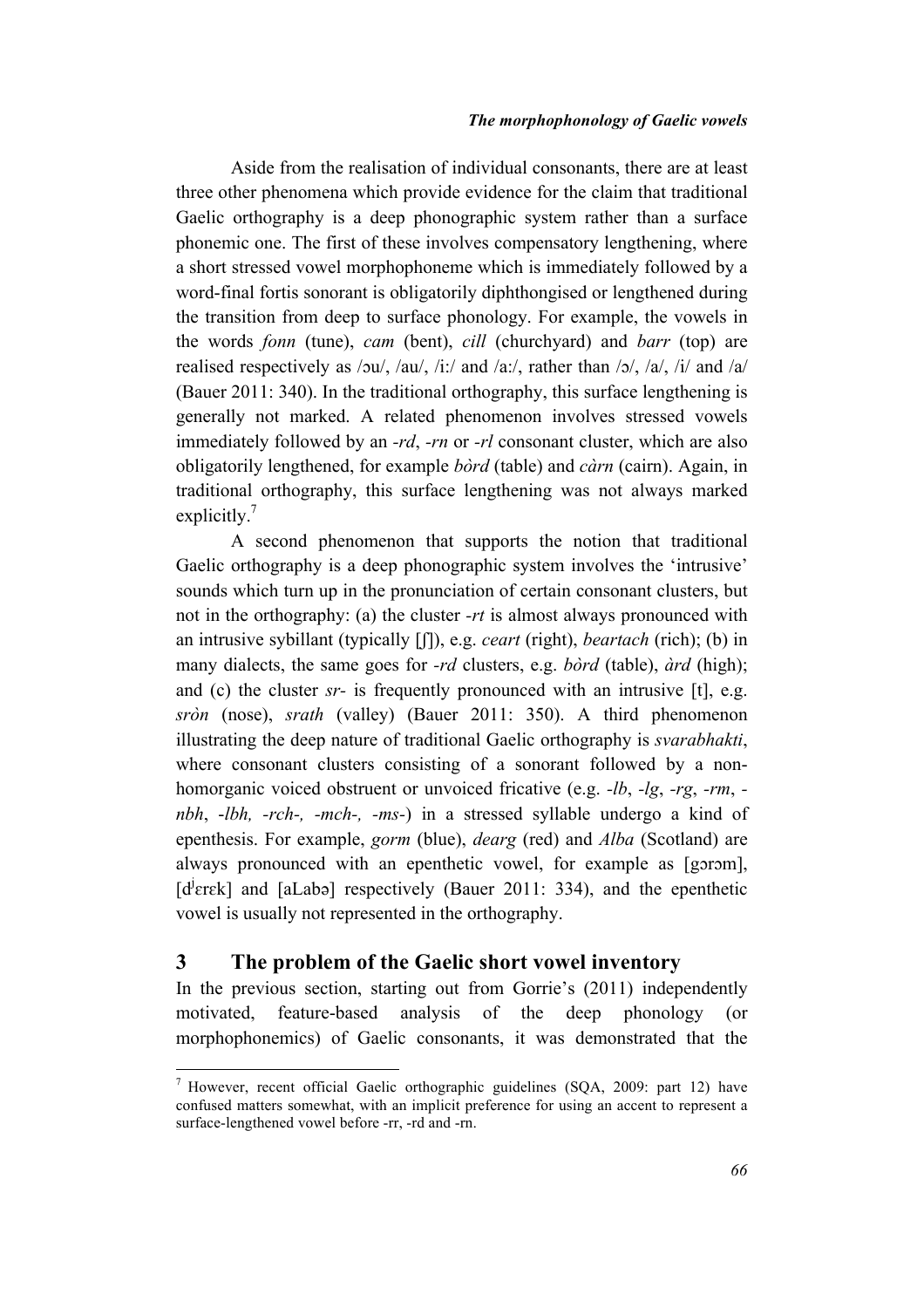traditional consonantal orthography appears to be a transparent, sophisticated and elegant reflection of the underlying morphophonemic structure of the language, rather than having any kind of direct relation with surface phonemic representation.

Turning now to the subject of Gaelic vowel sounds, most descriptions of the phonology of Gaelic (e.g. Ternes 2006) specify an inventory of *nine* short vowel phonemes which can occur as the nucleus of a stressed syllable. These are classified by Bosch (2010) along two basic axes – three values for vowel height, and a two-way distinction between front vowels and back vowels – and in addition, the back vowels are subcategorised according to two roundedness values, as seen in Table 1.

|           |                 | back                           |         |  |
|-----------|-----------------|--------------------------------|---------|--|
|           | front           | unrounded                      | rounded |  |
| high      | /i/             | / $\mathop{\mathrm{uu}}$       |         |  |
| mid       | /e/             | $\left\vert \gamma\right\vert$ |         |  |
| lower-mid | $ \varepsilon $ | 'a                             |         |  |

## **Table 1 – Bosch's (2010) inventory of short stressed vowels in modern Gaelic**

However, although there is a consensus that modern Gaelic contains nine short stressed vowel phonemes as the surface level, it remains unclear exactly how many of these are actually lexically contrastive. Unlike the situation for Gaelic consonants, there has been little or no investigation into the deep phonology of Gaelic vowels, presumably because of lack of relevant data, vowel mutation (e.g. *Umlaut* and *Ablaut*) being relatively unimportant operations in the morphosyntax of the language.

The lack of clarity surrounding the Gaelic vowel inventory is implicated in three observations regarding the realisation of vowels in the Gaelic lexicon. First of all, there is evidently a lot of assimilation at work, where the quality of a vowel depends on the phonological nature of the preceding and following consonants. For example: (a) non-low back vowels tend to be rounded before broad consonants and unrounded before slender ones (Bauer 2011: 550, 580), suggesting that /u/ and /o/ are in complementary distribution with /ɯ/ and /x/ respectively; and (b) non-low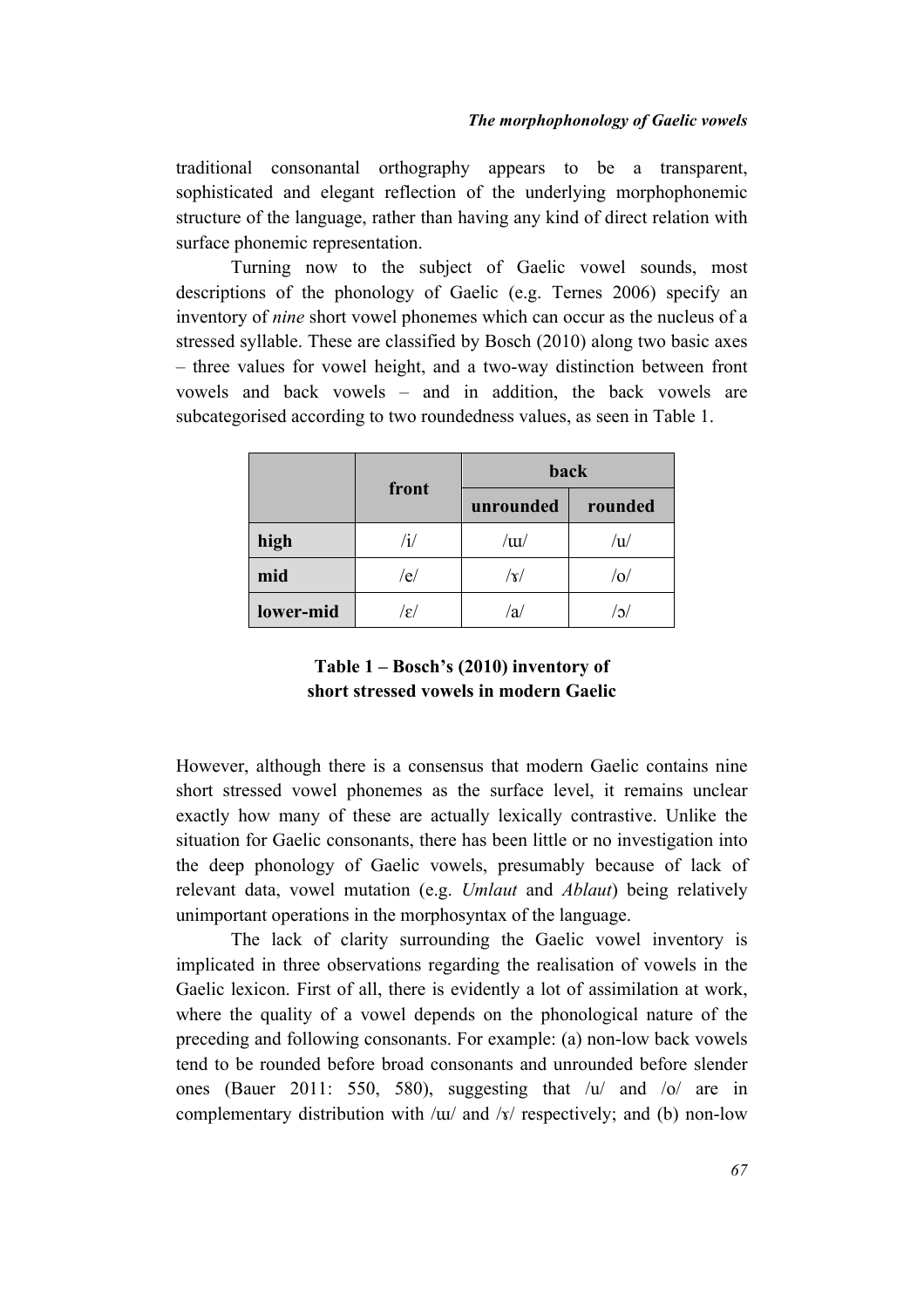front vowels never appear after broad consonantal onsets, apart from in unassimilated loanwords like *tidsear* (teacher) and *ticead* (ticket). Secondly, there is the well-known dearth of minimal pairs in Gaelic involving contrasting short vowels, and in particular the non-existence of meaningful contrasts involving front and back vowels, or rounded and unrounded vowels. Finally, there is the fact of the large amount of dialectal and ideolectal variation involving vowels, which has the effect of neutralising certain vowel distinctions in certain contexts, for example the variable realisation of the vowel in *bainne* (milk) across the Gaelic dialects – /baɲǝ/, /bɔɲǝ/, /bɛɲǝ/, /beɲǝ/, ... (Bauer 2010: 309). Together, these three observations suggest that the inventory of actually contrasting Gaelic short vowels may well have fewer than nine members.

Gorrie's independently motivated, feature-based analysis of the morphophonemics of Gaelic consonants turns out to be very close in many respects to what we would expect based solely on a careful analysis of the traditional Gaelic orthography. This raises a very interesting question with respect to the vowel problem – can we learn anything about the Gaelic contrastive short vowel inventory from the way they are represented in writing, and thereby compensate for the lack of relevant morphosyntactic data involving vowel mutations? More ambitiously, can we reverseengineer the morphophonemic structure of Gaelic vowels from their traditional orthographic representation, using language planning as a window into linguistic theory?

### **4 Methodology - data collection**

In order to investigate the orthography of Gaelic stressed vowels with a view to reverse-engineering their morphophonemics, I created a goldstandard list of Gaelic monosyllabic words from a combination of electronic and paper-based dictionaries.

The starting point for data collection was Sabhal Mòr Ostaig's online version of Malcolm MacFarlane's (1912) Gaelic dictionary for schools, *Am Briathrachan Beag*, <sup>8</sup> which contains a total of 5,589 entries. I automatically harvested the  $1.584$  monosyllabic entries,  $9$  and then went through this wordlist by hand, comparing each entry with the entries in Mark (2004). In the course of this, the following steps were undertaken:

 $8$  http://www2.smo.uhi.ac.uk/gaidhlig/faclair/bb/bb-codes.txt<br> $9$  Unless otherwise specified, all text processing was done using standard Unix command line tools, like grep and awk.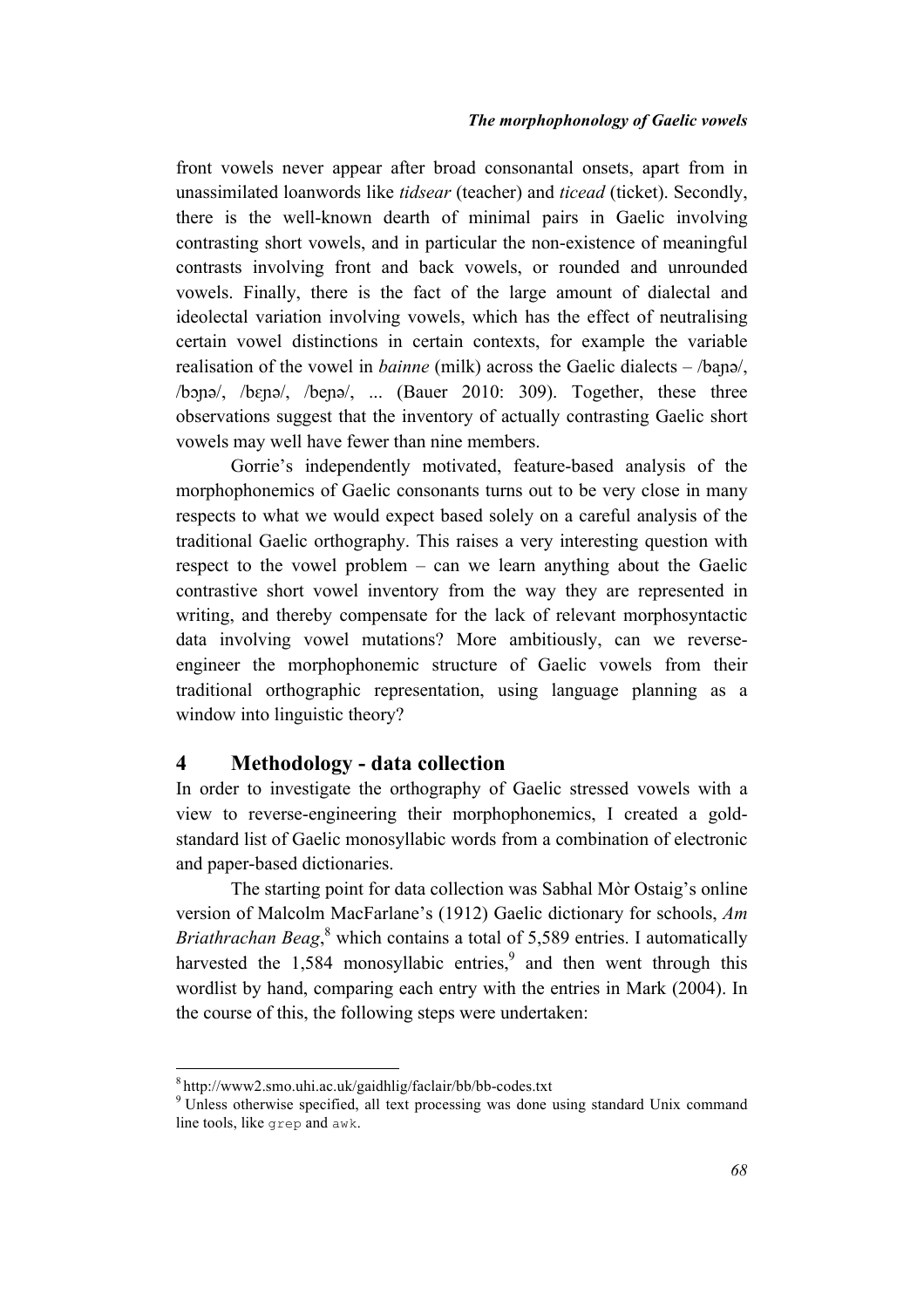- Words which are not native open-class nouns, verbs, adjectives or adverbs were removed, in order to ensure that only stressed monosyllables are in the wordlist. The words which were deleted during this step include prepositions, prepositional pronouns, pronouns, and other grammatical particles, as well as obvious recent loanwords from English.
- Where a word has a slenderised morphological variant, this was added to the wordlist, to ensure maximum coverage. For example, the slenderised (dative singular) form *làimh* of the noun *làmh* (a hand) was added.
- Vowels marked as long but which clearly exhibit compensatory lengthening were normalised to their presumed underlying short equivalents, in order to maximise consistency across the wordlist. For example, *sgùrr* (a crag) was normalised to *sgurr* based on a comparison with related words with a short vowel like *sgurrach* (rugged), but *ciùrr* (to harm) was not normalised, since related words in Mark's dictionary retain the long vowel, e.g. *ciùrramach* (harmful).
- Finally, monosyllabic nouns, verbs and adjectives which appear in Mark (2004) but not in the original list were added to the wordlist as well.

The final, hand-checked, gold-standard version of the wordlist contains 2,264 monosyllabic, open-class Gaelic words, including both citation forms and morphologically slenderised variants.

## **5 Basic structure of the monosyllable wordlist**

The wordlist contains 37 orthographically distinct vowel sequences, which can be partitioned along two independent axes: (a) the broad/slender value of the surrounding consonants; and (b) whether the vowel is considered to be short or long (including diphthongs). The number of instances of each orthographic vowel sequence in the wordlist is presented in Table  $2<sup>10</sup>$ 

A close analysis of this frequency distribution brings out two phonological issues which are worthy of note. First of all, since 64% of the total words in the wordlist have a broad onset, we are justified in concluding that this is the default option in the Gaelic lexicon. Words which have slender onsets are thus assumed to be lexically marked. Secondly, there are

<sup>&</sup>lt;sup>10</sup> The original wordlist did not contain any words with an acute accent, having been normalised to a modern, grave-only format during digitisation.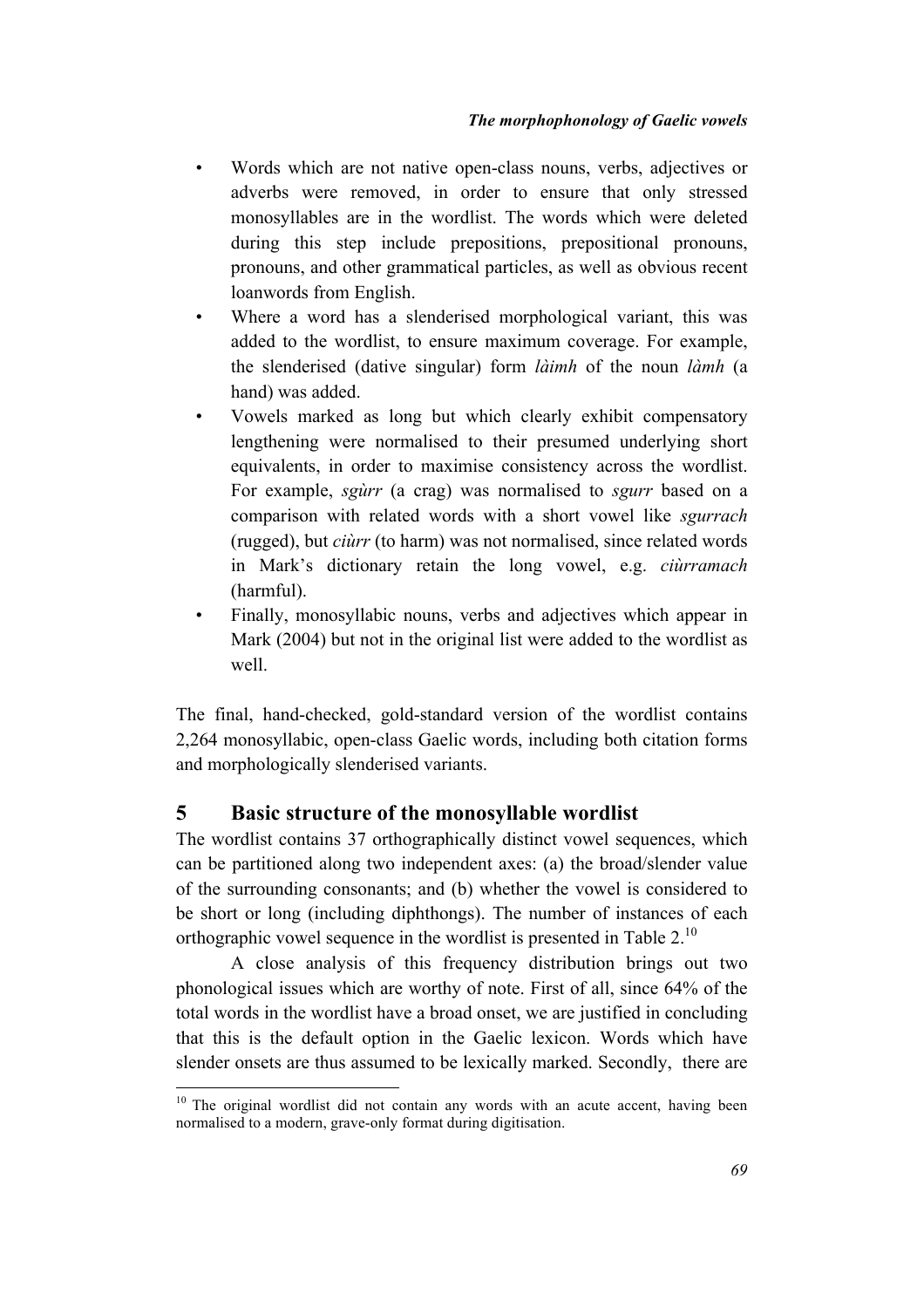no more than six potential vowel contrasts in any context, which immediately gives us an upper bound on the size of the Gaelic stressed vowel inventory – there are no more than six contrasting short lexical vowels and six contrasting long lexical vowels.

|       | $S_S$        |                |                        | $S$ <sub><math>B</math></sub> |              | $B_B$ | $B_S$ |     |
|-------|--------------|----------------|------------------------|-------------------------------|--------------|-------|-------|-----|
| short | e            | $\overline{2}$ | ea                     | 172                           | a            | 186   | ai    | 158 |
|       | eai          | $\overline{4}$ | eo                     | $\overline{4}$                | $\mathbf{O}$ | 155   | 0i    | 76  |
|       | ei           | 92             | $i\circ$               | 52                            | u            | 80    | ui    | 159 |
|       | eoi          | $\overline{2}$ | $\overline{\text{iu}}$ | 9                             |              |       |       |     |
|       | $\mathbf{i}$ | 83             |                        |                               |              |       |       |     |
|       | iui          | $\mathbf{1}$   |                        |                               |              |       |       |     |
| long  | è            | 5              | èa                     | 9                             | à            | 87    | ài    | 92  |
|       | èi           | 85             | eò                     | 20                            | ao           | 52    | aoi   | 76  |
|       | eòi          | 26             | eu                     | 63                            | ò            | 67    | òi    | 53  |
|       | ì            | 45             | ia                     | 64                            | ù            | 61    | ùi    | 50  |
|       | iùi          | 9              | ìο                     | 42                            | ua           | 45    | uai   | 63  |
|       |              |                | iù                     | 14                            |              |       |       |     |

## **Table 2 – Frequency distribution of orthographic vowel sequences in the wordlist**

The remainder of this paper will mainly be concerned with the *short* stressed vowels, i.e. in the top half of Table 2. There is a total of 1,235 short stressed monosyllables in the wordlist, including normalised forms like *bord* (table) and *barr* (top).

## **6 Short vowels after broad onsets**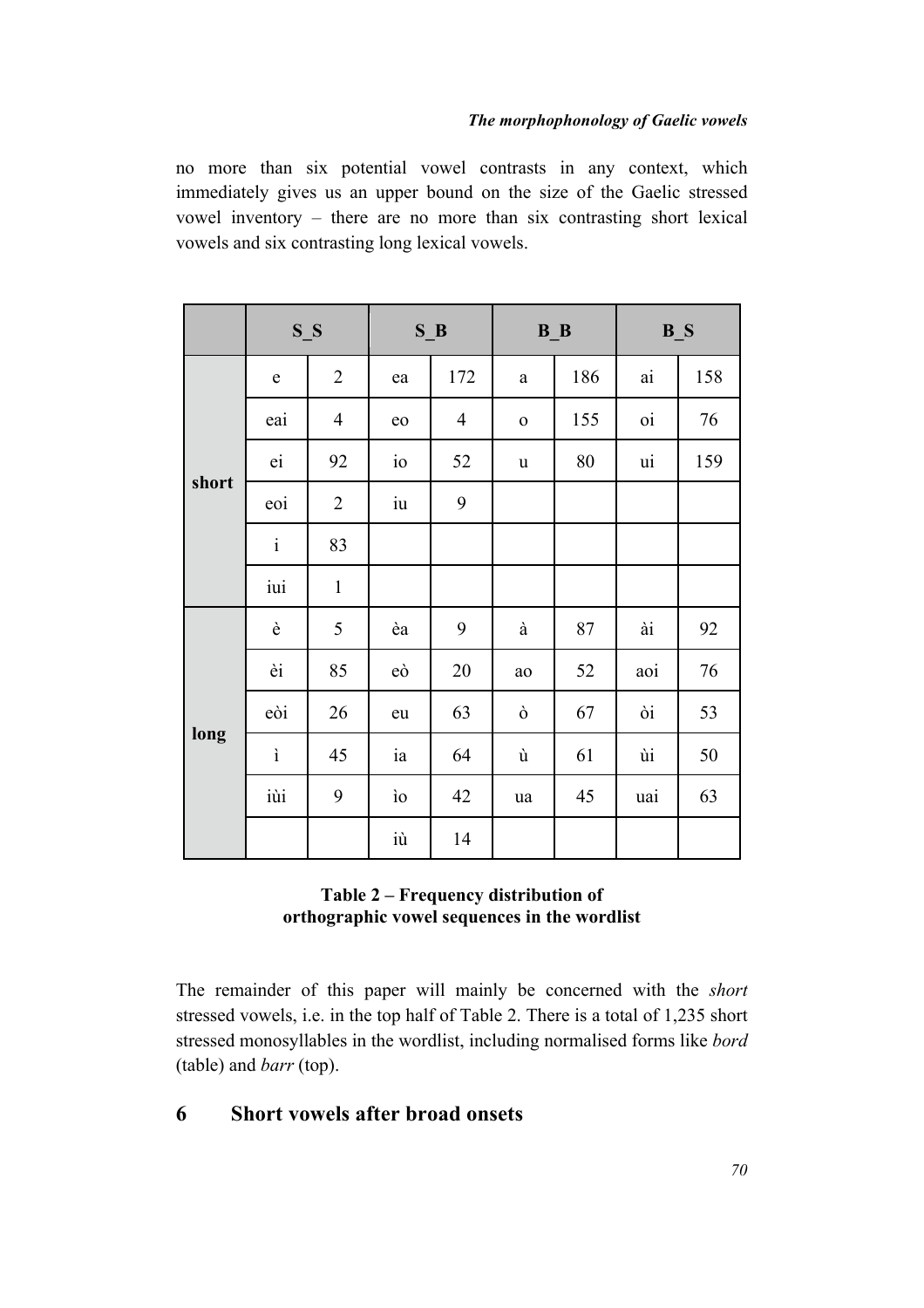As seen in Table 2, after a broad onset (i.e. in B\_B and B\_S contexts) the orthography suggests a three-way, height-based short vowel contrast, between: (a) the *high* vowels  $\langle u \rangle$  and  $\langle u \rangle$ , typically pronounced as /u/ and / $\mu$ /; (b) the *mid* vowels <o> and <oi>, typically pronounced as /o/ and /x/; and (c) the *low* vowels  $\langle a \rangle$  and  $\langle ai \rangle$ , typically pronounced as  $\langle ai \rangle$  and  $\langle \varepsilon \rangle$ . The frequency distribution also suggests the following generalisations:

- There is a tendency to prefer lower vowels before a broad coda (i.e. in B<sub>B</sub> contexts) – only 19% of broad codas are preceded by  $\langle u \rangle$ .</u> compared to 37% by  $\leq_0$  and 44% by  $\leq_a$ .
- However, there is no corresponding tendency to prefer higher vowels before a slender coda (i.e. in B\_S contexts) – the proportions of slender codas preceded by  $\langle ai \rangle$  and  $\langle vi \rangle$  are both 40%.
- Rather, there appears to be a general tendency to avoid mid vowels, which is overridden before a broad coda by the preference for lower vowels.

One thing that the orthography does not imply is a meaning-bearing distinction between rounded and unrounded vowel phonemes after a broad onset. Rather, as suggested above, this appears to be a simple matter of surface phonological assimilation, where vowels have a tendency to be unrounded before a slender coda.

With regard to the question of minimal pairs, it was found that, of the 649 B B and B S contexts that appear in the wordlist:

- There are 13 three-way contrasts, e.g. *lach* (duck) *loch* (lake) *luch* (mouse), *mail* (prince; genitive) - *moil* (shingle; genitive) - *muil* (axis - genitive).
- There are 139 two-way contrasts, e.g. *bann* (belt) *bonn* (medal), *gairm* (to call) - *guirm* (blue; slenderised).

In other words, although there *is* a three-way, height-based short vowel contrast after broad onsets, this does not actually carry much in the way of information, since the vast majority of words with broad onsets do not contrast with any other word in terms of their vowel nucleus.

Finally, it is also instructive to look at the morphological slenderisation patterns in words with a broad onset:

All words in  $\leq u$  slenderise to  $\leq u$  i  $\geq$ , e.g. *muc* - *muic* (pig).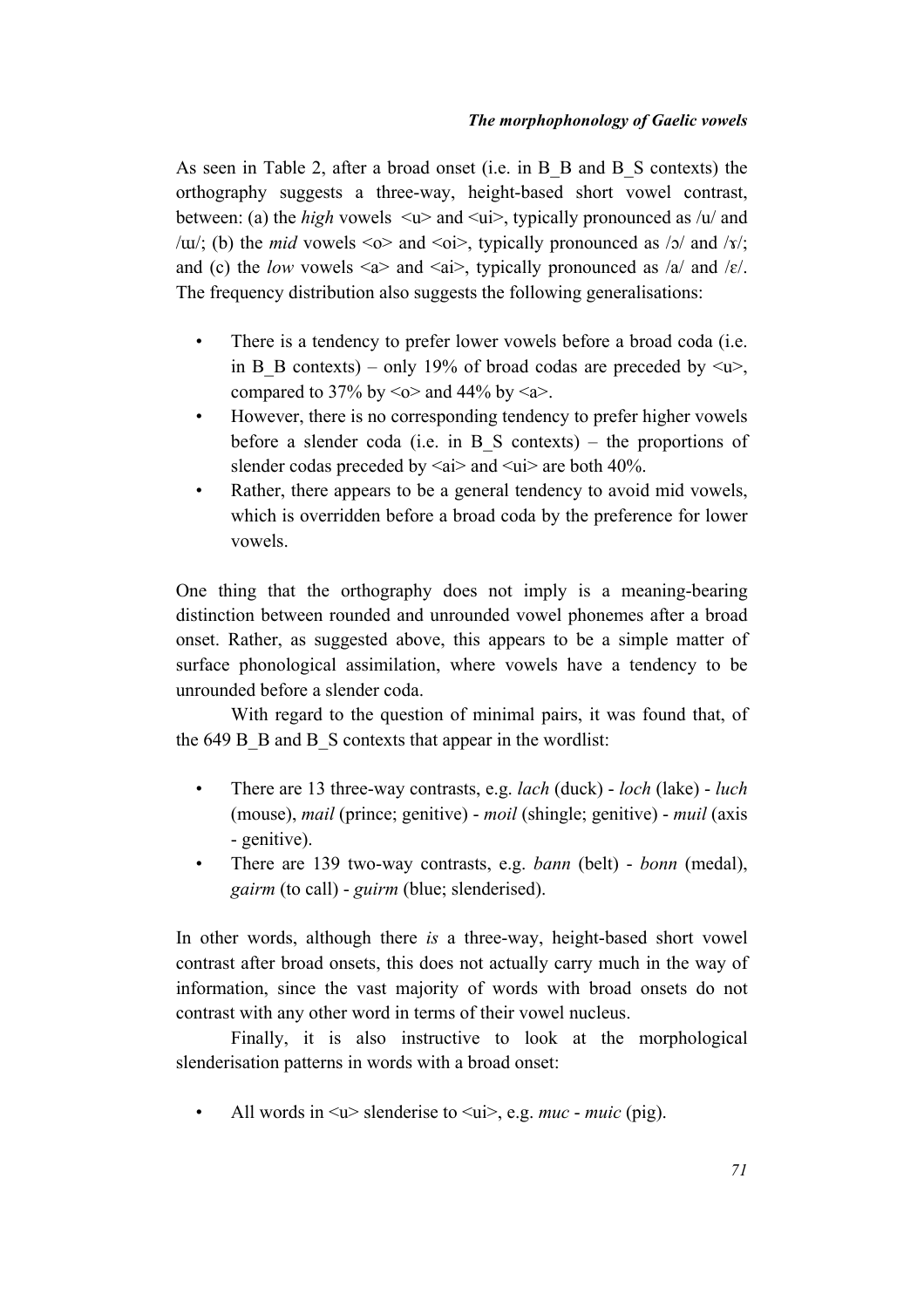- 27% of words in  $\leq$   $\circ$  slenderise to  $\leq$   $\circ$  and 70% to  $\leq$   $\circ$   $\circ$   $\circ$   $\circ$  *e.g. bonn buinn* (medal), *ros* - *rois* (seed). With the remainder usage varies, e.g. *dos* - *dois*/*duis* (thicket).
- 82% of words in  $\leq a$  slenderise to  $\leq ai$ , 6% to  $\leq o$ i, and 8% to <ui>, e.g. *bàrd* - *bàird* (poet), *cas* - *cois* (foot), *clag* - *cluig* (bell).

Thus, when a B B word is converted into a B S word by means of morphological slenderisation, it appears to lose the tendency to prefer lower vowels and to gain that of avoiding mid vowels.

## **7 Short vowels after slender onsets**

As seen in Table 2, after a slender onset the orthography suggests a much more confusing picture than is the case after a broad onset.

Before a broad coda (i.e. in S B contexts), there are four orthographically distinct vowel sequences:  $\langle i\omega \rangle$ ,  $\langle e\omega \rangle$ ,  $\langle i\omega \rangle$  and  $\langle e\omega \rangle$ , pronounced in most contexts as  $\frac{i}{\ell}$ ,  $\frac{i}{\ell}$ ,  $\frac{i}{\ell}$  and  $\frac{i}{\ell}$  respectively. However, the latter two occur much less frequently than do the first two, suggesting that they are statistical outliers in some way. To be precise:

- $\cdot$   $\langle i\psi \rangle$  is found in only nine words: *fliuch* (wet), *liurc* (to wrinkle), *liut* (knack), *pliut* (a flipper), *spliug* (snot), *spliut* (webbed foot), *sriut* (tirade), *tiugh* (stout), *tiurr* (high-water mark).
- <eo> is found in just five words: *deoc* (to suck), *deoch* (drink), *sgleog* (whack), *steorn* (to guide).

With regard to minimal pairs, it was found that, of the 237 S\_B contexts that appear in the wordlist:

- There are 13 two-way contrasts between <ea> and <io>, e.g. *fleadh* (banquet) - *fliodh* (weed).
- There is just the one two-way contrast between  $\langle ea \rangle$  and  $\langle eo \rangle$ : *deach* (went) - *deoch* (drink).
- There are no minimal pairs involving a contrast between  $\langle i \rangle$  and  $\langle i\mathbf{u}\rangle$ , between  $\langle i\mathbf{o}\rangle$  and  $\langle \mathbf{e}\mathbf{o}\rangle$ , or between  $\langle i\mathbf{u}\rangle$  and  $\langle \mathbf{e}\mathbf{a}\rangle$ .

These observations suggest that there is a fundamental two-way, heightbased short vowel contrast operating in S\_B contexts - high  $\langle i\omega \rangle$ , and midlow  $\leq$ ea >. By default, these vowels are realised at surface level as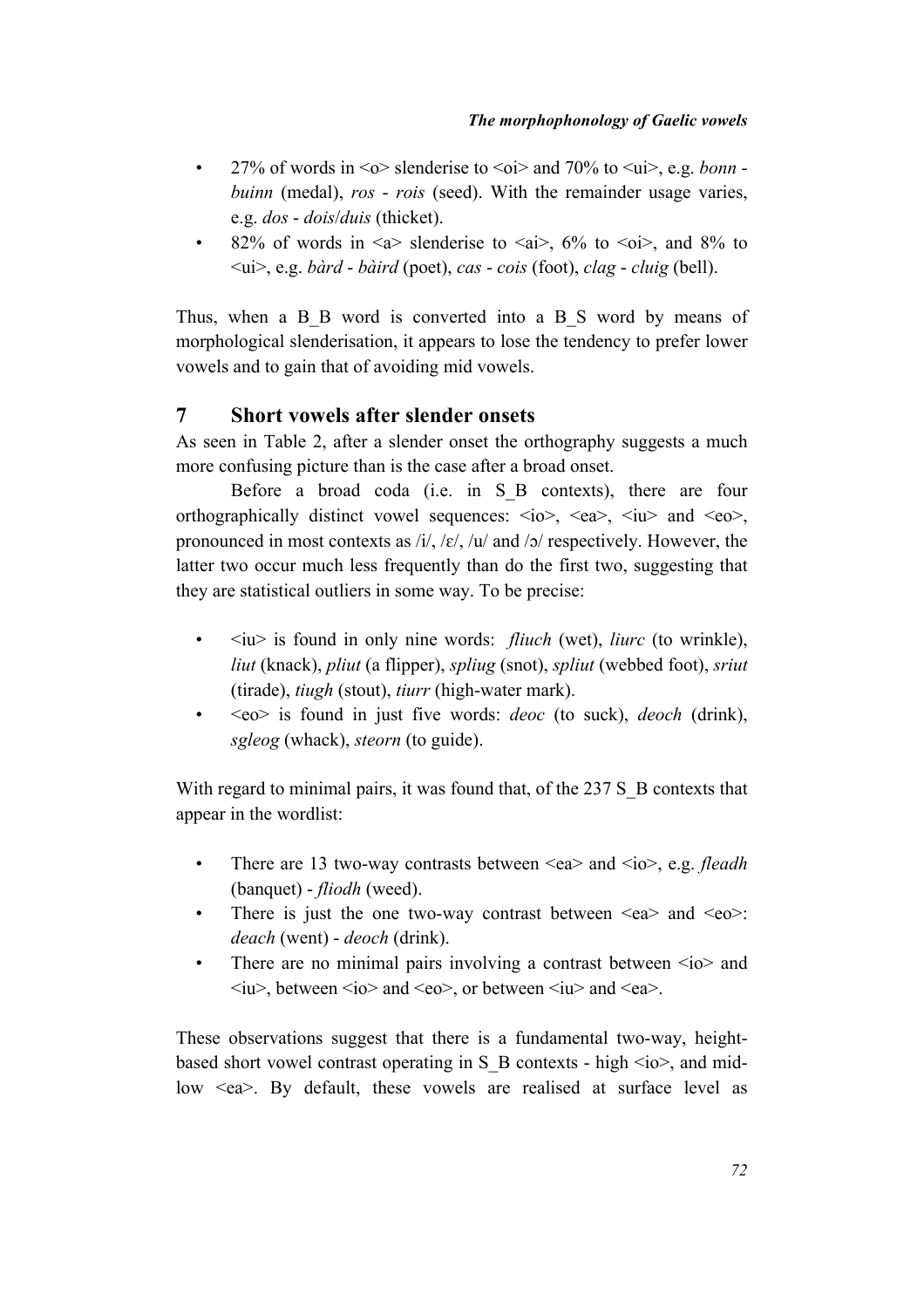unrounded front vowels /i/ and / $\varepsilon$ / $^{11}$  but the effect of the exceptional  $\langle iu \rangle$ and <eo> orthography is to indicate lexically marked words which are pronounced with the rounded back vowels /ju/ and /ɔ/. As was the case with the B\_B contexts discussed in the previous section, there is a tendency to prefer lower vowels before a broad coda – only 25% of broad codas are preceded by  $\langle i\omega \rangle$  or  $\langle i\omega \rangle$ , compared to 73% by  $\langle ea \rangle$ .

Turning now to words which have both a slender onset and a slender coda (i.e. S\_S contexts), there are no fewer than *six* orthographically distinct vowel sequences:  $\langle ei \rangle$ ,  $\langle i \rangle$ ,  $\langle ee \rangle$ ,  $\langle eai \rangle$ ,  $\langle eoi \rangle$  and  $\langle iui \rangle$ , typically pronounced as /e/, /i/, /e/, /a/, /ɔ/, and /u/ respectively. However, the first two occur much more frequently than the others, suggesting again that the latter are statistical outliers. To be precise:

- <e> is found in only two words: *teth* (hot), *leth* (half), both of which have a (generally unpronounced) *-th* coda.
- <eai> is found in just four words: *beairn* (gap genitive), *beairt* (loom - genitive), *ceaird* (craft), *feairt* (attention - genitive), all of which have a coda consisting of R plus a dental.
- <eoi> is found in just two words: *sgleoig* (whack genitive), *smeoirn* (arrow end).
- <iui> is found in just one word: *sriuit* (tirade genitive).

The data from minimal pairs is as follows:

- There are six two-way contrasts between  $\leq e$  i> and  $\leq i$ >, e.g. *beinn* (mountain) - *binn* (verdict).
- There is one two-way contrast between  $\leq e$  and  $\leq$  ei  $\geq$ : *leth* (half) *leith* (nerve), although these actually appear to be homophones.
- There are no minimal pairs involving  $\langle$ eai $>$ ,  $\langle$ eoi $>$  and  $\langle$ iui $>$ .

Finally, with regard to morphological slenderisation patterns:

- All words in  $\langle$ io > slenderise to  $\langle i \rangle$ , e.g. *lios lis* (garden).
- 60% of words in  $\leq$ ea> slenderise to  $\leq$ ei> and 37% to  $\leq$ i>, e.g. *creag* - *creig* (cliff), *beag* - *big* (small).

<sup>&</sup>lt;sup>11</sup> Although in many contexts (e.g. before velarised sonorants),  $\langle i\omega \rangle$  is realised as /ju/ or /ju:/ (Bauer 2011: 531), e.g. *iolair* (eagle), *ionnsaich* (to learn), *rionnag* (star), *fionn* (fair).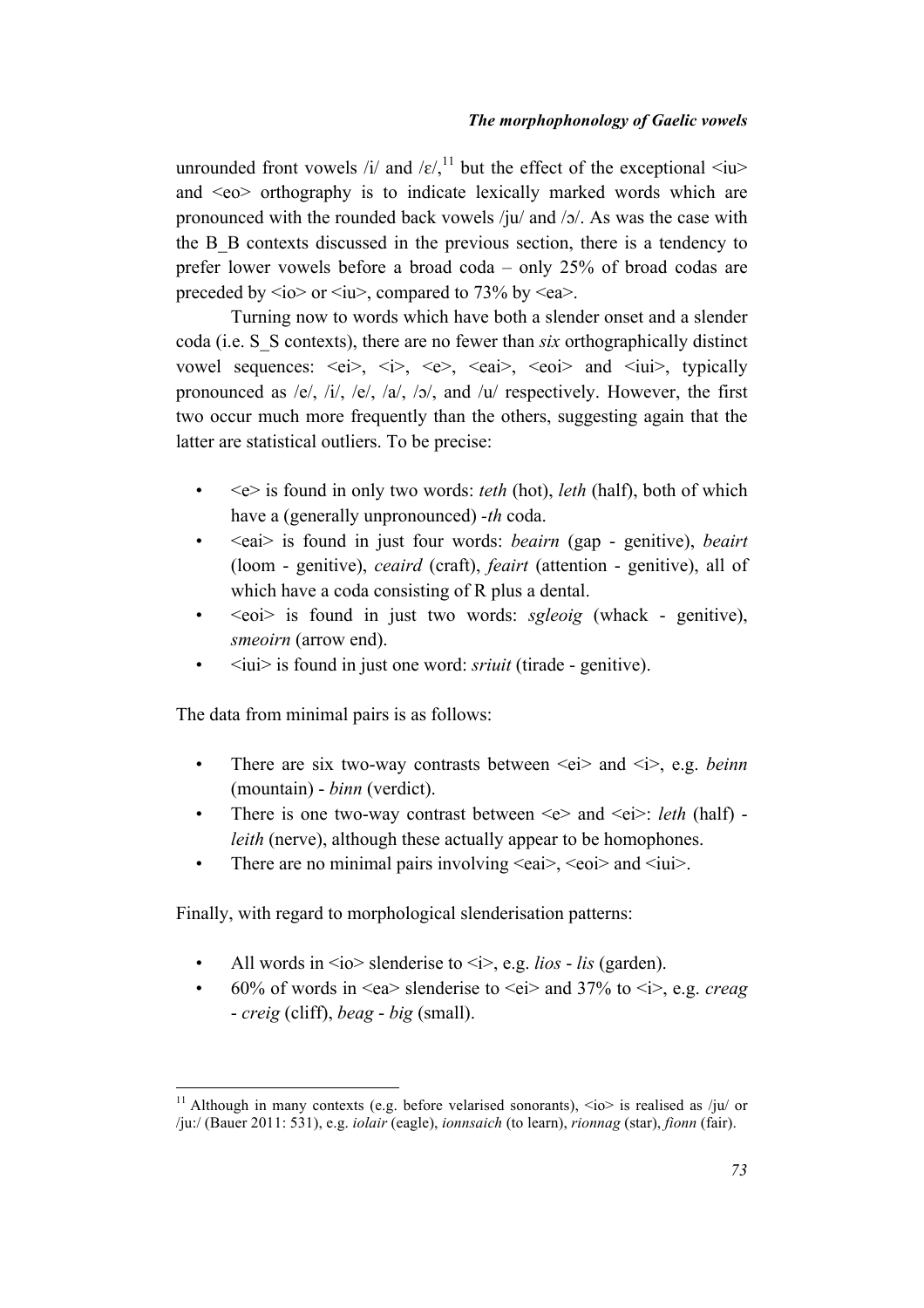Just as was the case with the S\_B contexts discussed above, this data suggests a fundamental two-way height-based short vowel contrast operating in S<sub>s</sub> contexts – high  $\langle i \rangle$ , and mid-low  $\langle ei \rangle$ . Words with  $\langle e \rangle$ are simply an orthographic variant for  $\langle ei \rangle$ , and the marginal words with  $\leq$ eoi> and  $\leq$ iui> (and possibly  $\leq$ eai> as well) must be considered to be lexically marked exceptions, involving surface back vowels, rather than the default front vowels /e/ and /i/.

## **8 Summary of the Gaelic short vowel inventory**

My conclusions about the morphophonemic inventory of short stressed vowels in Gaelic monosyllabic words are summarised in Table 3. Lexically marked alternatives are placed in parentheses, with highly marked, exceptional ones in double parentheses.

|      | S S                         | S B          | B B      | B S               |
|------|-----------------------------|--------------|----------|-------------------|
| high | (iui)                       | (i)<br>(iu)  | (u)      | u <sub>1</sub>    |
| mid  | ei                          |              | $\Omega$ | (o <sub>i</sub> ) |
| low  | ((e))<br>((eai))<br>((eoi)) | ea<br>((eo)) | a        | a <sub>1</sub>    |

**Table 3 – The short stressed vowel inventory in modern Gaelic**

There is a basic three-way height contrast, between high, mid and low vowels (with the latter two values neutralised after a slender onset), along with general tendencies to avoid mid-vowels before a slender coda and to prefer lower vowels before a broad coda. Phonological roundedness and front-ness are almost always predictable from the broad/slender value of the onset and coda. Vowels tend to be unrounded both after a slender onset and before a slender coda, and low vowels are always unrounded. Similarly, vowels tend to be front after a slender onset and back after a broad one. However, there are a few lexically marked exceptions, where back vowels appear after a slender onset – represented orthographically as  $\langle i\mathbf{u}\rangle$ ,  $\langle i\mathbf{u}i\rangle$ ,  $\langle$ eo $>$ ,  $\langle$ eoi $>$  and  $\langle$ eai $>$ .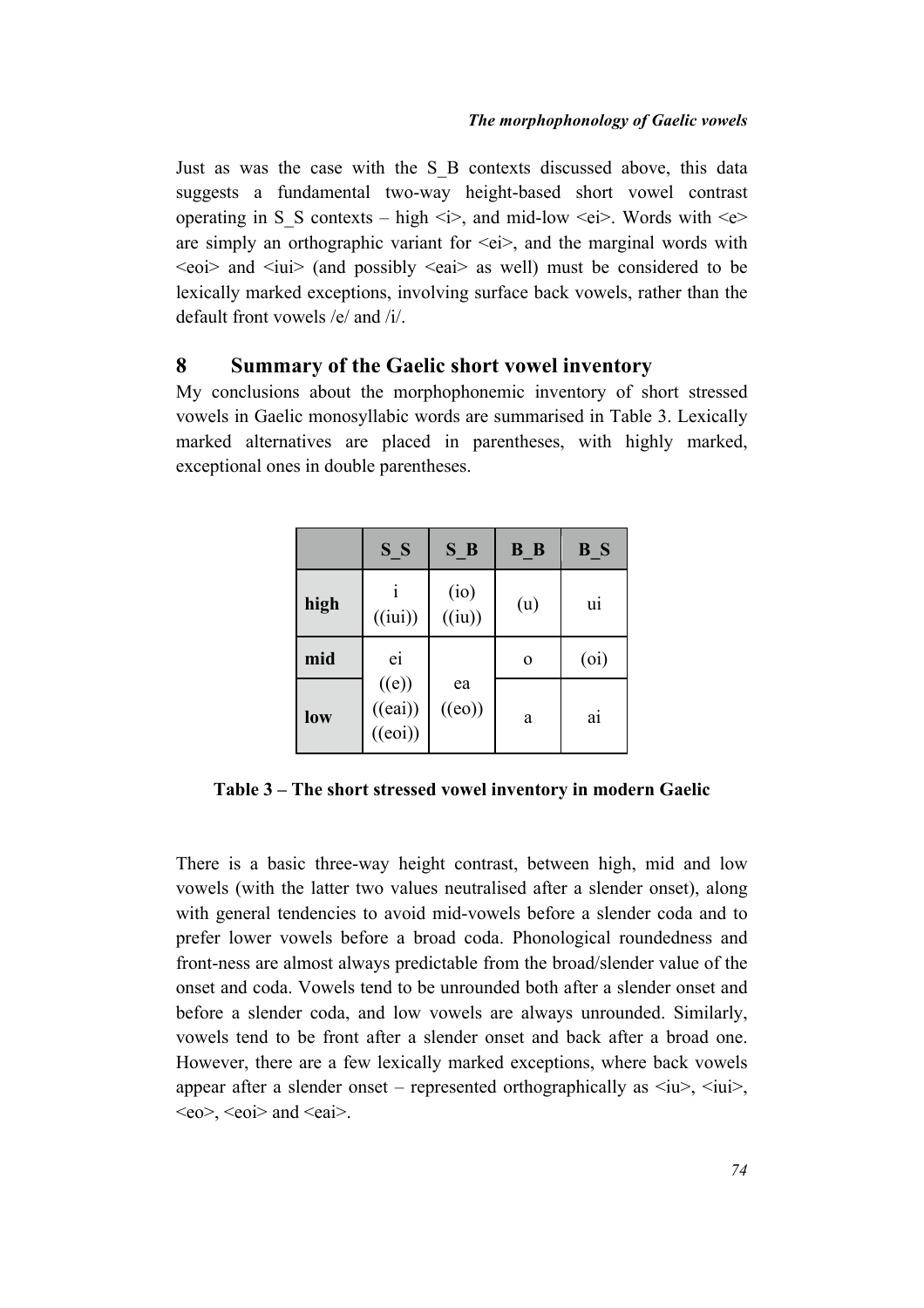To sum up, the orthography suggests that there are just *three* basic short stressed vowel morphophonemes – high, mid and low – along with a few lexically marked rarities after slender onsets: high-back  $(\langle i\rangle, \langle i\rangle, \langle i\rangle)$ ; and mid/low-back ( $\leq$ eai $>$ ,  $\leq$ eoi $>$ ,  $\leq$ eo $>$ ). The short vowel morphophonemes in Scottish Gaelic can be argued to constitute a fundamentally onedimensional, vertical vowel system, a claim similar to one which has previously been made about the abstract phonology of certain Irish dialects (Skerrett 1967; Bliss 1972; Ó Siadhail 1989: 36; cf. Ó Maolalaigh 1997).

I conclude this summary with a brief discussion of the long vowels and diphthongs, in relation to the short vowel inventory. A preliminary attempt at categorising these vowels is presented in Table 4, again using the orthographic representations to denote the vowel morphophonemes.

|      | S S                         | S B              | B B | B S |
|------|-----------------------------|------------------|-----|-----|
| high | ì                           | <sub>io</sub>    | ù   | ùi  |
|      | $(i\dot{u}i))$              | (iù)             | ao  | aoi |
| mid  | èi                          | 1a               | ò   | òi  |
|      | (eòi)                       | eu               | ua  | uai |
| low  | $\overline{(\texttt{(e)})}$ | (eo)             | à   | ài  |
|      |                             | $((\grave{e}a))$ |     |     |

**Table 4 – The long stressed vowel inventory in modern Gaelic**

A first conclusion we can draw about the long vowels and diphthongs is that they appear to fit reasonably comfortably into the same morphophonemic paradigm as the short vowels, although the precise featural specification of the diphthongs  $\langle a_0(i) \rangle$  and  $\langle a_0(i) \rangle$  requires further investigation. Another thing that is clear is that with the long vowels, the general tendencies to avoid high vowels before a broad coda, and to avoid mid vowels elsewhere are much weaker than with the short vowels, as is the tendency to avoid back vowels after a slender onset.

Finally, the slenderisation patterns of the S B long vowels and diphthongs are also interesting: (a)  $\langle$ ia $\rangle$  usually slenderises to  $\langle$ èi $\rangle$ , but occasionally to  $\langle e\phi$  or  $\langle \phi \rangle$ ; (b)  $\langle e\psi \rangle$  slenderises to either  $\langle \dot{e}i \rangle$  or  $\langle e\dot{\phi}i \rangle$ , in approximately equal proportions, but never to  $\langle \rangle$ ; (c)  $\langle e_0 \rangle$  mainly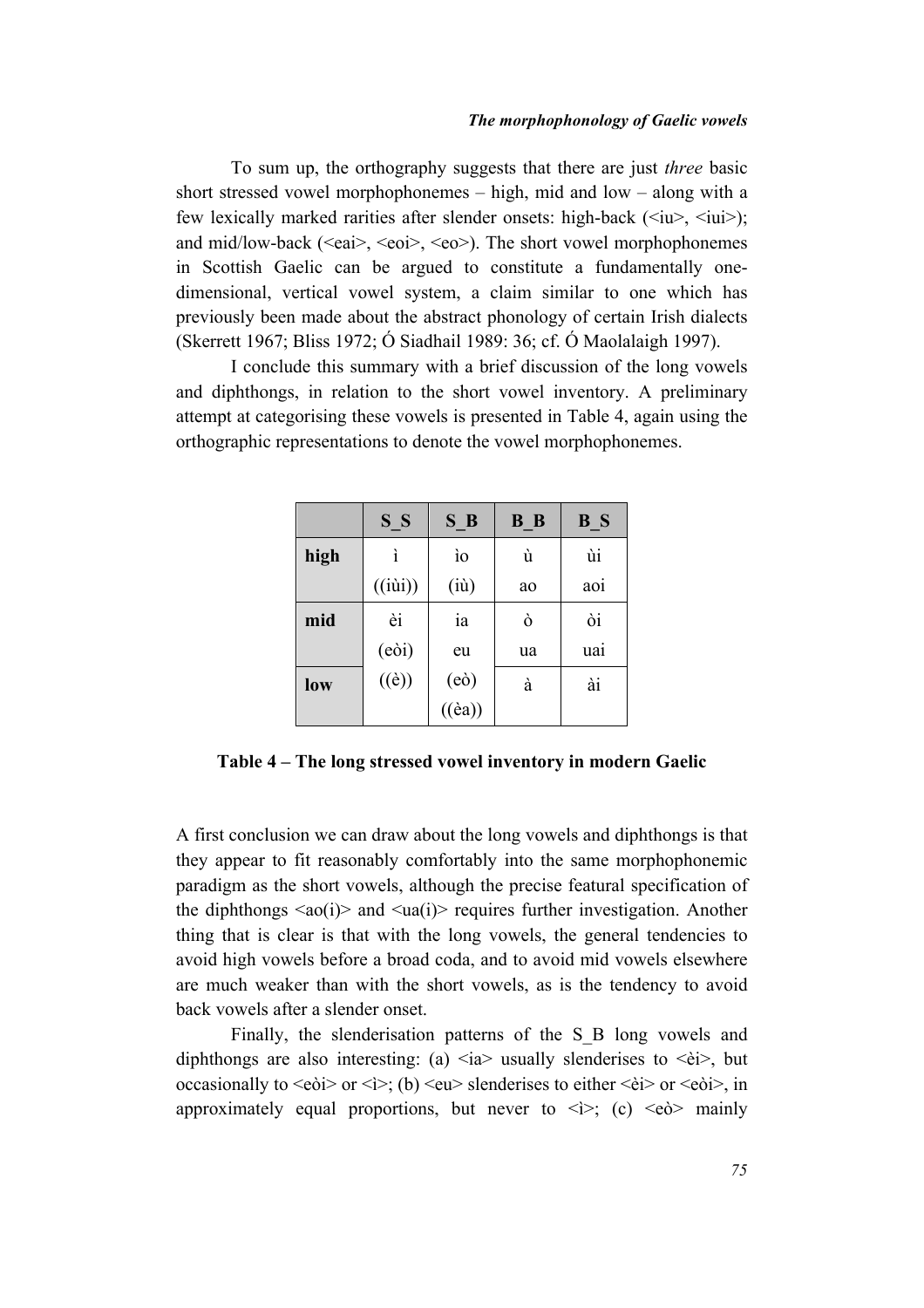slenderises to  $\leq e\delta i$  but occasionally to  $\leq i\delta i$  and (d)  $\leq i\delta$  always slenderises to  $\leq$  >.

## **9 Implications for Gaelic language planning**

One thing that stands out in this analysis of the deep phonology of Scottish Gaelic short stressed vowels is the fact that the morphophonology of Gaelic vowels works very differently from that of the consonants. Gorrie's (2011) treatment of consonant morphophonology was couched in terms of a dedicated inventory of abstract morphophonological features (broad/slender, fortis/lenis), which are then interpreted in terms of more concrete phonological features such as [palatal] and [continuant]. However, the morphophonemic treatment of Gaelic vowels offers no motivation for a special abstract feature set. Rather the process of interpreting vowel morphophonemes appears to be more a matter of using the general constraints to flesh out the highly underspecified lexical representations. For example, the underlying lexical representation of the adjective *fionn* (fair) will simply specify the vowel as being [high], with the extra features [back], [round] and [long] being added during the transition from deep to surface phonology by means of generic phonological rules, giving us a transition from morphophonemics to phonemics as follows:

• F<sub>[fortis,slender]</sub>  $V_{[high]} N_{[fortis, broad]} \implies /f_1 u: N/$ 

Thus, it may well be more accurate to say that whereas the lexical phonology of Gaelic consonants is morphophonemic in nature, that of vowels is closer to being straightforwardly phonemic, at least in terms of distinctive features.

Another thing that this analysis suggests is that Gaelic orthography is much closer to being a 'consonantal' writing system, like that for Hebrew and Arabic, than is commonly realised, since the vowel graphemes appear to play just as much of a role in distinguishing broad and slender consonant morphophonemes as they do in distinguishing different vowels. Were the Gaelic language in a better state of sociolinguistic health, it would thus not be unreasonable to propose a complete neutralisation of vowel distinctions in the orthography, with just four grapheme sequences needed to represent the short stressed vowels - say <e>, <ea>, <a> and <ai>.<sup>12</sup> The relative lack of minimal pairs in Gaelic would allow for a fluent speaker of the language

 $12$  Though, of course, this would restrict access to more traditional forms of the language in older books.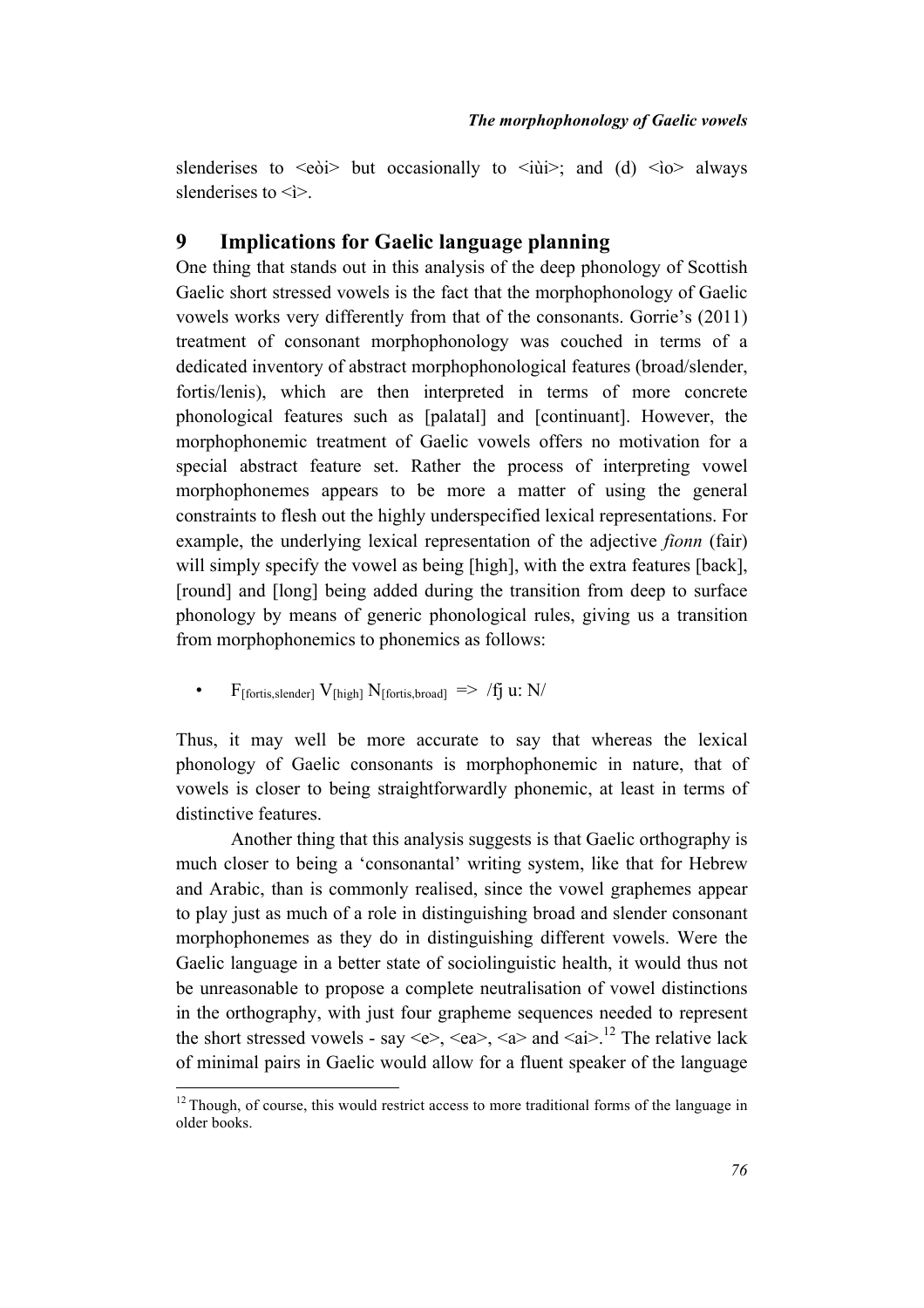to easily resolve the resulting ambiguities in real time from the context, although certain pairs, e.g. *lach* (a duck) versus *luch* (a mouse), might well cause problems. This would be a 'writer-centric' orthographic system, making it as easy as possible for writers to (learn to) encode speech in written form, whilst making it slightly more difficult for readers (especially learners) to decode the written language. A less extreme variant on this writer-centric approach would partially encode the height distinction by allowing *two* grapheme sequences for each syllable context, but neutralising the marginal cases – replacing  $\langle i\psi \rangle$  with  $\langle i\phi \rangle$ ,  $\langle 0i \rangle$  with  $\langle \psi \rangle$ , etc.

However, the Gaelic language is demonstrably *not* in a state of good sociolinguistic health. There are no monolingual speakers of Gaelic remaining, and Gaelic appears to be irrevocably disappearing as a community and family language in its traditional rural heartlands, where intergenerational transmission is fundamentally broken (Munro 2010). In the future, it is highly likely that Gaelic will be mainly spoken in urban areas, in speech communities formed by middle-class 'nouveaux Gaels' (Morgan 2000) who have learned the language either as adults by means of second language learning or as children through Gaelic-medium immersion schooling. From this perspective, the role of the orthographic system in language acquisition planning and language revitalisation needs to be considered seriously, giving due weight to the fact that in future most Gaelic-speakers will have learned to speak and read the language at the same time, and therefore that, to a large extent, they will have had to deduce the underlying morphophonology of the language from its written representation, rather than learning to read and write having already acquired the morphophonemics during infancy. Thus, the more cues the written form can give learner-readers about the morphophonemics the better, and the common pedagogical tendency to fixate on surfacephonological transparency should be resisted.<sup>13</sup>

Aside from the question of orthographic reform, there are at least three other ways in which better awareness of Gaelic vowel morphophonology can influence current and ongoing language planning initiatives for the language. From the perspective of acquisition planning, having a good statistical model of phonological markedness will be useful for determining the order in which to present vocabulary items in the very early stages of language acquisition, with less marked words being

 $13$  For example, the modern practice of representing non-diphthongal surface compensatory lengthening explicitly in the orthography using the grave accent, e.g. *bòrd* (a table), *ceàrr* (wrong). Irish practice differs here, cf. the official standard *An Caighdeán Oifigiúil*.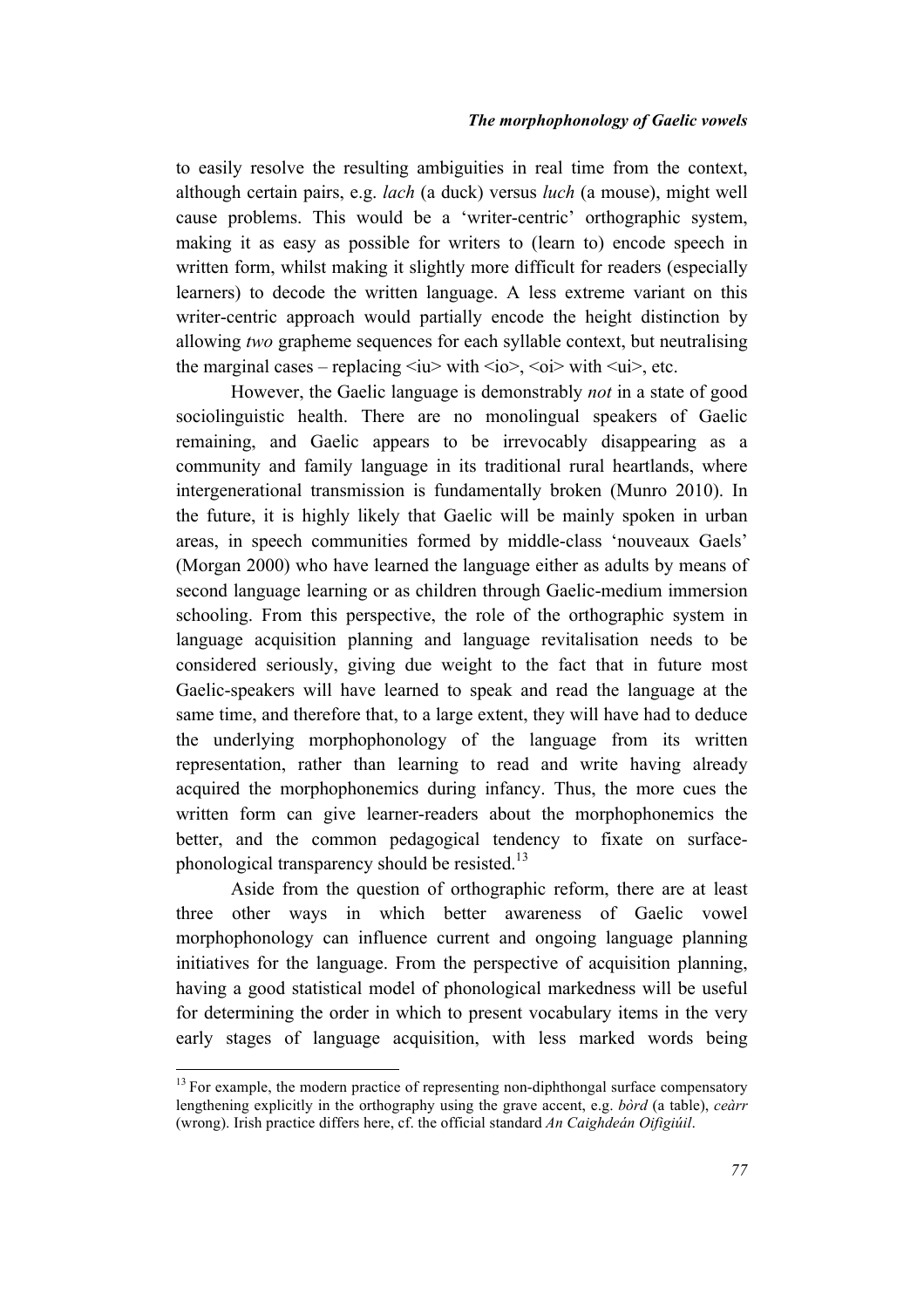introduced first, and the exceptions only being introduced once students have a firm grasp of the basics of Gaelic morphophonemics. Similarly, in terms of literacy planning, having a good account of the relative frequencies of different phoneme-grapheme vowel correspondences is a prerequisite for developing more effective phonics-style approaches to learning to read and write Gaelic in the initial years of Gaelic-medium education (cf. Stòrlann 2005).

Finally, this kind of work is also important for the development of speech and language technology for a lesser-resourced language like Gaelic. Creating these systems generally is a two-step process, involving the formulation of a rough model of the linguistic phenomenon in question, which is then slowly refined by machine learning algorithms which expose the model to real-life linguistic data and 'train' it to become more accurate. The problem for lesser-resourced languages is that there simply are not enough electronic corpora of text or speech available to perform the necessary training – hence the onus is on the people who design the initial model to make it as good as possible. With this in mind, it is expected that the model of vowel morphophonemics presented in this paper will prove useful in ongoing work to develop automatic text-to-speech and speech-totext systems.

## **10 Conclusions**

The starting point for this investigation was Gorrie's (2011) independently motivated, feature-based analysis of the morphophonemics of Gaelic consonants, which turns out to be very close in many respects to what we would expect based solely on a careful analysis of the traditional Gaelic orthography. The central question was whether the traditional orthography has anything to teach us about the morphophonemics of Gaelic vowels – whether it might be possible to reverse-engineer the morphophonemic structure of Gaelic vowels from their traditional orthographic representation. Based on a gold-standard list of 2,264 Gaelic monosyllabic words derived from a combination of electronic and paper-based dictionaries, the short stressed vowel taxonomy presented in Table 3 was developed. This taxonomy is characterised by a fundamental three-way distinction between high, mid and low vowels (with the latter two values neutralised after a slender onset), but is flexible enough to allow for a couple of lexically marked rarities occurring after slender onsets – highback and mid-back. This analysis was shown to have a number of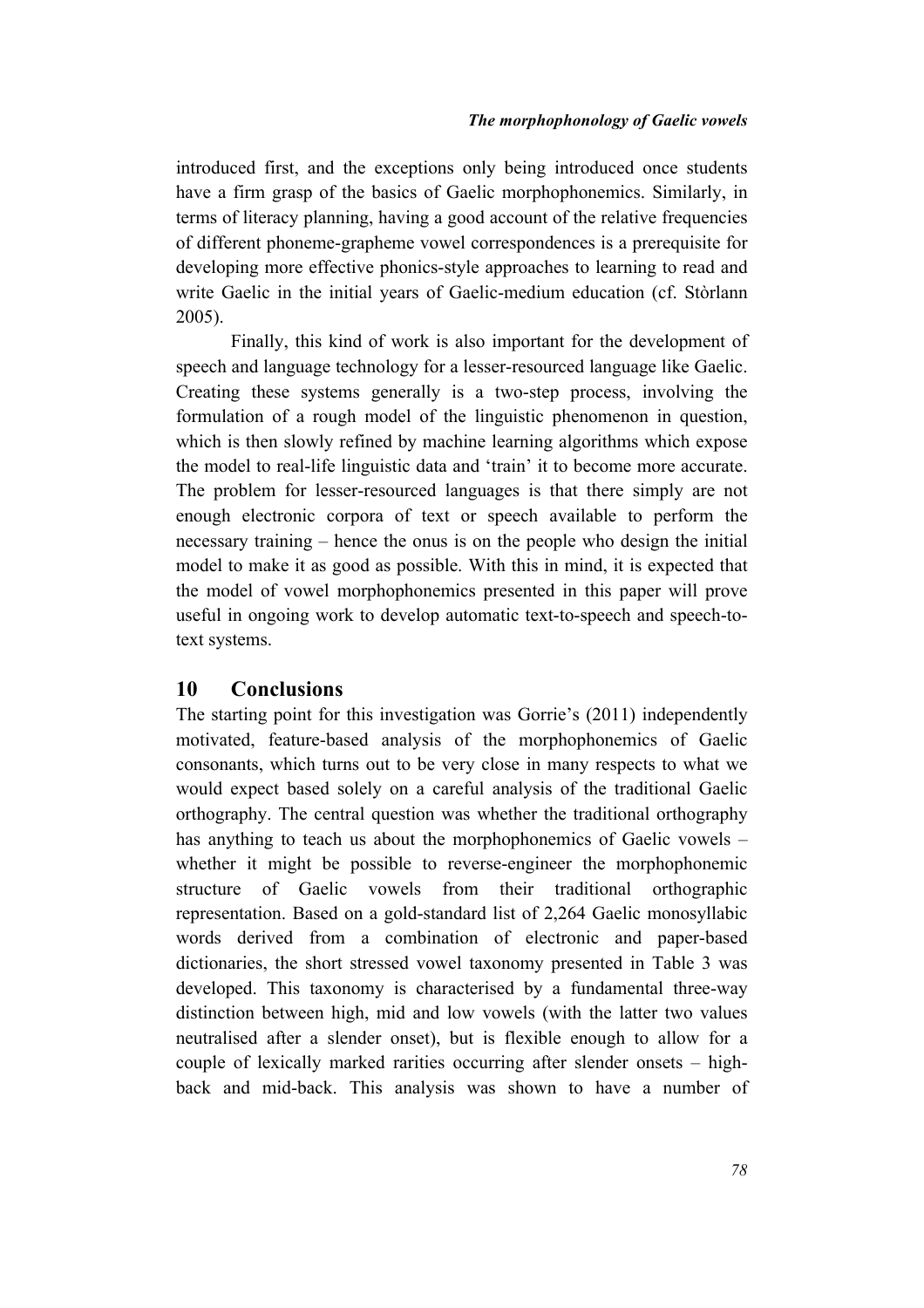interesting implications for ongoing language planning efforts for Scottish Gaelic, in particular orthographic reform to support language acquisition.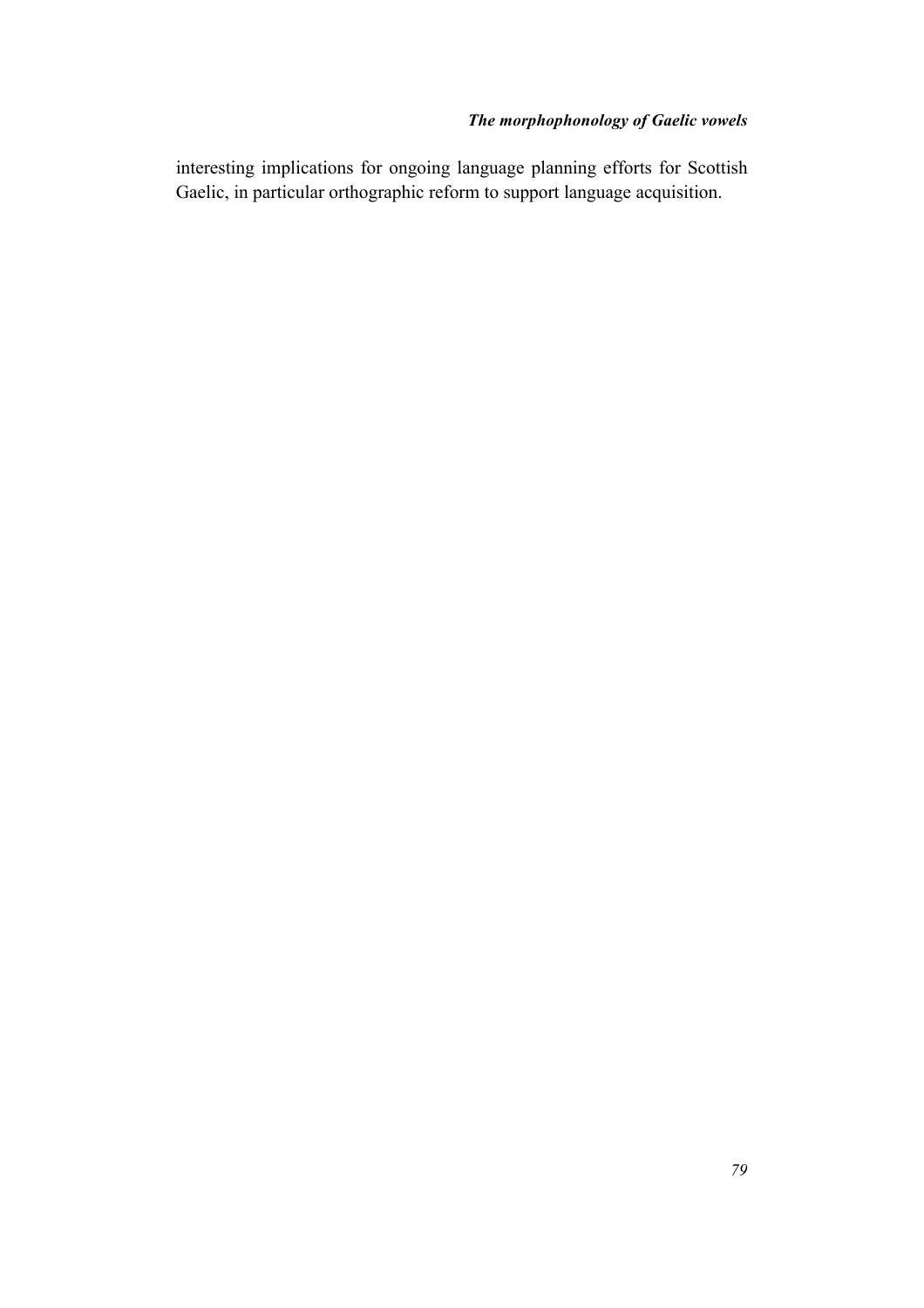## **References**

Bauer, Michael. 2011. *Blas na Gàidhlig*. Glasgow: Akerbeltz.

- Black, Ronald. 2010. 'Gaelic Orthography: The Drunk Man's Broad Road'. In Watson, Moray and Michelle Macleod (eds.) *The Edinburgh Companion to the Gaelic Language*. Edinburgh University Press, 229-61.
- Bliss, Alan J. 1972. 'Languages in contact: some problems of Hiberno-English'. *Proceedings of the Royal Irish Academy*, 72: 63–82.
- Bosch, Anna. 2010. 'Phonology in Modern Gaelic'. In Watson, Moray and Michelle Macleod (eds.) *The Edinburgh Companion to the Gaelic Language*. Edinburgh University Press, 262-82.
- Gorrie, Colin. 2011. 'Adjective agreement in Gaelic: A case for morphophonological features'. In Carnie, Andrew (ed.) *Formal approaches to Celtic linguistics*. Cambridge Scholars Publishing, 321-35.
- Halle, Morris and Alec Marantz. 1993. 'Distributed morphology and the pieces of inflection'. In Hale, Kenneth and S. J. Keyser (eds.) *The View from Building 20*. Cambridge MA: MIT Press, pp. 111-76.
- Mark, Colin. 2004. *The Gaelic-English Dictionary*. Routledge.
- MacAulay, Donald. 1968. 'Palatization of labials in Scottish Gaelic and some related problems in phonology'. *Scottish Gaelic Studies* 11: 72–84.
- Morgan, Peadar. 2000. 'The Gaelic is dead; Long live the Gaelic: The changing relationship between native and learner Gaelic users'. In McCoy, Gordon and Maolcholaim Scott (eds.) *Aithne na nGael: Gaelic Identities*. Belfast: Institute of Irish Studies / Ultach Trust, 126-33.
- Munro, Gillian. 2010. *Barail agus Comas Cànain sa Choimhearsnachd: Siabost*. Bòrd na Gàidhlig / Sabhal Mór Ostaig.
- Ó Maolalaigh, Roibeard. 1997. *The Historical Short Vowel Phonology of Gaelic*. Unpublished PhD thesis, University of Edinburgh.
- Ó Siadhail, Mícheál. 1989. *Modern Irish: Grammatical Structure and Dialectal Variation*. Cambridge University Press.
- Oftedal, Magne. 1965. 'On "palatalized" labials in Scottish Gaelic'. *Scottish Gaelic Studies* 10: 71–81.
- Skerrett, R. A. Q. 1967. 'Notes on the dialect of the Inishkea islanders'. *Studia Celtica* 2: 196–201.